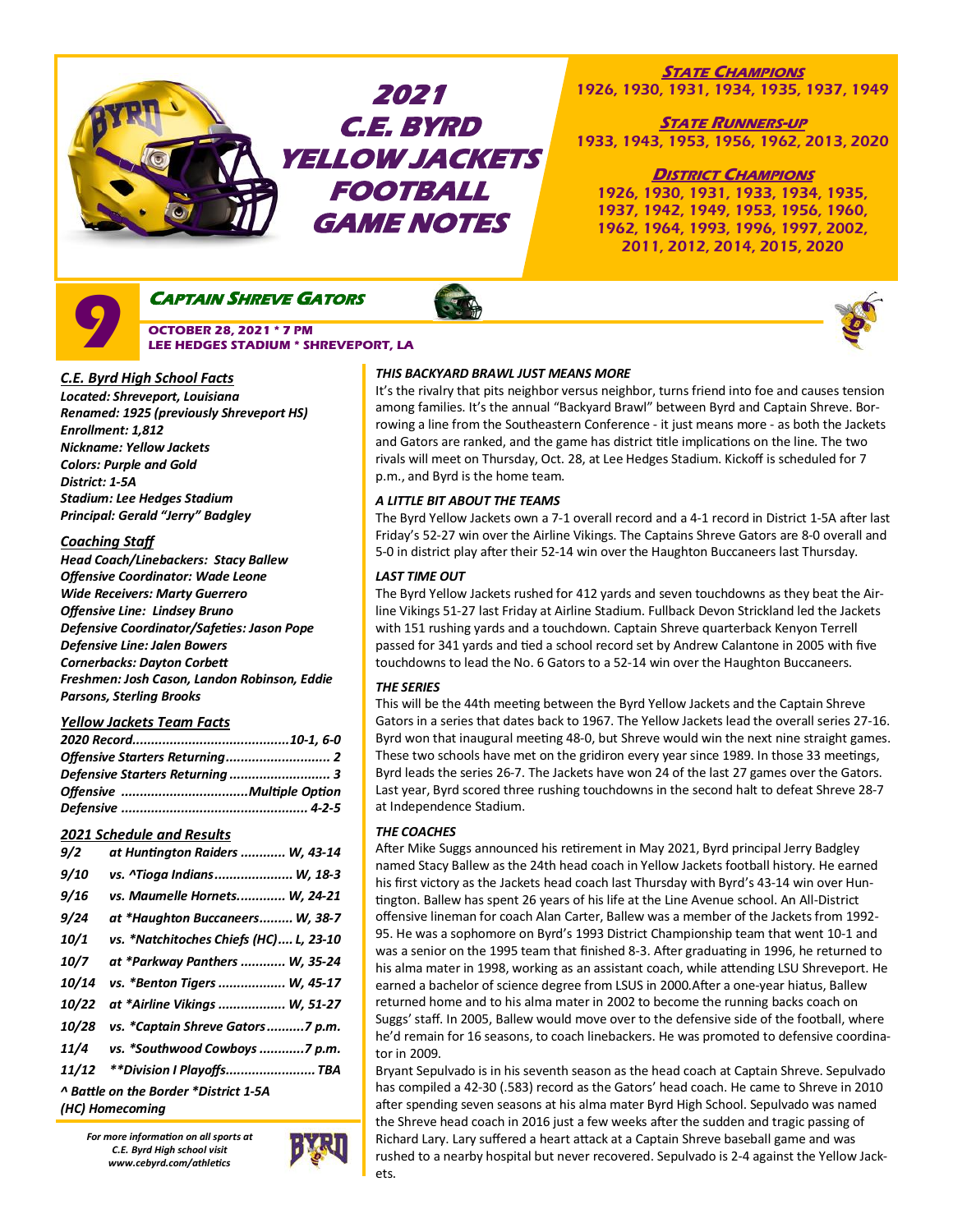### **BYRD FOOTBALL GAME NOTES PAGE 2**







#### **Stacy Ballew's Bio**

**Education High School: Byrd, 1996 College: LSU Shreveport, B.S., 2000**

**Player All-District offensive lineman for Byrd Yellow Jackets**

#### **Coach**

**-2001 - Assistant coach at Byrd High School - Coach at Acton Junior High School, Granbury, TX -04 - Running backs coach at Byrd High School -08 - Linebackers coach at Byrd High School -2020 - Defensive Coordinator / Linebackers coach at Byrd High School**

**2021 - Head coach at Byrd High School**

#### **Family**

**Wife - Jennifer Lord Ballew Children - Daughter - LeighAnne; Son - Jackson (both Byrd students)**

#### **Byrd's yearly record while an Assistant Coach**

| <b>Head Coaching Record at Byrd</b> |  |
|-------------------------------------|--|
|                                     |  |

### *THE BALLEW BIOGRAPHY*

Stacy Ballew is in his first season as the head coach of the C.E. Byrd Yellow Jackets. However, Ballew is no stranger to the purple and gold having spent 26 years of his life, four as a student athlete and 22 as an assistant coach, at the Line Avenue school.

An All-District offensive lineman for coach Alan Carter, Ballew was a member of the Jackets from 1992-95. He was a sophomore on Byrd's 1993 District Championship team that went 10-1 and was a senior on the 1995 team that finished 8-3. After graduating in 1996, he returned to his alma mater in 1998, working as an assistant coach, while attending LSU Shreveport. He earned a bachelor of science degree from LSUS in 2000.

In 2001, Ballew left Shreveport and Byrd for a coaching position at Acton Junior High School in Granbury, Texas. His time in the Lone Star state was short lived as he returned home and to his alma mater in 2002 to become the running backs coach under head coach Mike Suggs.



In 2005, Ballew would move over to the defensive side of the

football, where he'd remain for 16 seasons, to coach linebackers. Suggs promoted Ballew to defensive coordinator in 2009. He'd oversee some of the top "Purple Swarm Defenses" in school history.



Under his tutelage, the 2020 Purple Swarm Defense was one of the best in program history allowing just over 200 yards and 14 points a game. Byrd was particularly impressive against the run giving up just 80.3 yards per game and 3.0 yards per carry.

After Suggs retired in May 2021, Byrd principal Jerry Badgley named Ballew the 24th head coach in Yellow Jackets football history.

The 43-year-old Ballew has been married to the former Jennifer Lord for 20 years. The couple has twins, LeighAnne and Jackson, who are seniors at Byrd.

| <b>Shreveport-Byrd Coaching Records</b> |                           |                |                |                |       |  |
|-----------------------------------------|---------------------------|----------------|----------------|----------------|-------|--|
| Coach                                   | Years                     | w              | L              | I              | Pct   |  |
| Mike Suggs                              | 1998-2020                 | 167            | 89             | 0              | .652  |  |
| H.M. Knilans                            | 1926-34                   | 74             | 10             | 5              | .860  |  |
| Lee Dobson                              | 1935-45                   | 72             | 31             | $\overline{7}$ | .686  |  |
| Jack Rowan                              | 1946-55                   | 68             | 40             | 4              | .625  |  |
| J.D. Cox                                | 1960-67                   | 59             | 31             | $\overline{2}$ | .655  |  |
| Alan Carter                             | 1990-97                   | 51             | 33             | 0              | .607  |  |
| Jimmy Harrison                          | 1968-76                   | 42             | 48             | $\overline{2}$ | .467  |  |
| George Hoy                              | 1923-25                   | 23             | 4              | $\overline{2}$ | .827  |  |
| Lee Hedges                              | 1956-59                   | 23             | 19             | 3              | .544  |  |
| Jerry Burton                            | 1977-82                   | 23             | 37             | 0              | .439  |  |
| E.L. Alberson                           | 1920-22                   | 19             | 4              | 5              | .768  |  |
| Unknown                                 | 1905-06, '09-11, '13, '18 | 17             | 5              | 3              | .740  |  |
| Boyd Cole                               | 1985-89                   | 11             | 39             | 0              | .275  |  |
| <b>Stacy Ballew</b>                     | 2021                      | 7              | 1              | 0              | .875  |  |
| S.E. Davies                             | 1914-15                   | 6              | 5              | $\mathbf{1}$   | .542  |  |
| <b>Frank Bridges</b>                    | 1916                      | 4              | 3              | 0              | .571  |  |
| Evans                                   | 1907                      | 3              | $\mathfrak{p}$ | 0              | .600  |  |
| Scovell                                 | 1919                      | $\overline{2}$ | 3              | 0              | .400  |  |
| Douglas Sentell                         | 1912                      | 1              | 0              | 0              | 1.000 |  |
| A. Bogard                               | 1917                      | 0              | 3              | $\mathbf{1}$   | .125  |  |
| Tom Cathey                              | 1983-84                   | $\Omega$       | 18             | 0              | .000  |  |
| <b>Totals</b>                           | 117 Years                 | 672            | 425            | 35             | .609  |  |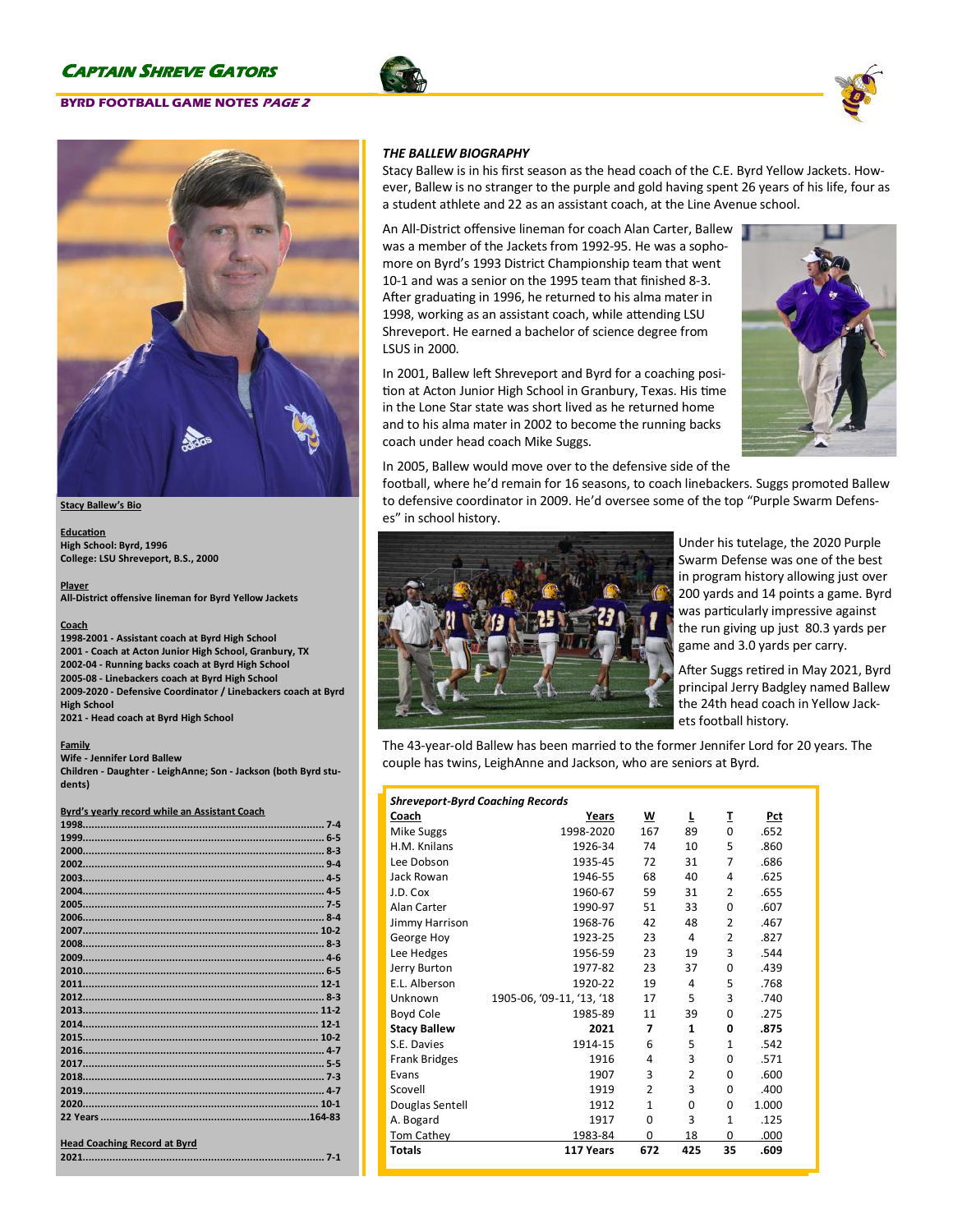## **BYRD FOOTBALL GAME NOTES PAGE 3**



#### *2021 District 1-5A Records and Standings*

#### *Recent Results*

| Captain Shreve 52, Haughton 14      |
|-------------------------------------|
| Natchitoches Central 38, Parkway 21 |
| Byrd 51, Airline 27                 |
| Benton 50, Southwood 16             |

#### *2021 Byrd vs. Airline*

| <b>Byrd</b> | 10 | 20 | 14 | $7 - 51$  |
|-------------|----|----|----|-----------|
| Airline     |    |    |    | $13 - 27$ |

BHS - Michael Hamauei 31 field goal

AHS - Tre' Jackson 39 run (Ben Jump kick)

BHS - Mitchell Ramsey 8 run (Hamauei kick) BHS - Lake Lambert 9 run (Hamauei kick)

AHS - Cameron Jefferson 35 pass from Ben Taylor (Jump

kick)

BHS - Josh Allen 5 run (Hamauei kick)

BHS - Ramsey 13 run (pass failed)

BHS - Devon Strickland 3 run (Hamauei kick)

BHS - Tyler Nichols 7 run (Hamauei kick)

AHS - Michael Johnson 4 run (kick blocked)

AHS - Ladarius Epps 33 run (P. Doerner kick)

BHS - Dixon Poirier 54 run (Hamauei kick)

|                            | <b>BHS</b>  | <b>AHS</b> |
|----------------------------|-------------|------------|
| <b>First Downs</b>         | 21          | 20         |
| <b>Rushing Att - Yards</b> | 48-412      | 32-203     |
| Passing Yards              | 34          | 164        |
| Passes (C-A-I)             | $2 - 5 - 0$ | $18-30-2$  |
| Punts-Avg.                 | $1 - 35.0$  | $2 - 39.0$ |
| Fumbles-Lost               | ი-ი         | $1 - 1$    |
| Penalties-Yards            | 13-138      | $3 - 37$   |

#### **Individual Leaders**

**Rushing** - BHS: Strickland 16-151, Ramsey 6-90, Poirier 5- 67, Lambert 10-64, Nichols 4-37, Walker Fox 1-6, Allen 2- 4, J.D. Gallman 1-0, Team 2-(-2), Jayden Anderson 1-(-5); AHS - T. Jackson 8-81, M. Johnson 16-49, Epps 3-43, Taylor 2-17, Joseph Johnson 2-8, Kylin Jackson 1-5. **Passing** - BHS: Lambert 2-4-0 34, Hamauei 0-1-0 0, Gallman 0-0-0 0; AHS - Taylor 18-29-2 164, Epps 0-1-0 0. **Receiving** - BHS: Patrick Snead 1-20, Logan Pons 1-14; AHS: Jo. Johnson 4-31, Bob Patterson 4-27, M. Johnson 3- 36, Daxton Chavez 2-19. C. Montgomery 2-4, C. Jefferson 1-35, Kameron Allen 1-10, Bryson Broom 1-2.



Get the latest Byrd football buzz at cebyrd.com/athletics and on the Byrd football app



## *YELLOW JACKET STINGERS*

This is the 117th season of Yellow Jackets football, 96th as C.E. Byrd...Yellow Jackets football began in 1905 and competed as Shreveport High School through the 1925 season prior to the school's name change in late September of that year...In those 21 seasons of SHS football, the Yellow Jackets compiled an impressive 75-29-12 record...In the 117-year combined history of Shreveport-Byrd football, the Yellow Jackets have won seven state championships and have been the state runners-up seven times…Shreveport-Byrd owns a 672-425-35 (.609) overall won-loss record...Retired coach Mike Suggs is the school's alltime winningest coach with a 167-89 (.652) record...Byrd captured the 2020 District 1-5A crown, and has won 23 district titles in the school's history…Byrd won six district titles under Suggs, the most for one coach in school history…Byrd has made the playoffs 15 of the last 16 years, the longest run in school history...Byrd has participated in the playoffs in 31 different seasons and holds a 33-30-2 record…In 2020, the Jackets reached the state finals for the 14th time in school history and the first time since 2013…For three consecutive seasons from 2013-15 Byrd posted double-digit wins, a first in school history...Mitchell Ramsey scored three touchdowns in Byrd's 24-21 win over the Maumelle Hornets...Ramsey was the first Yellow Jacket to score three or more touchdowns in a game since William Berry scored four TDs against Airline on Nov. 7, 2020...Ramsey's 79 yard punt return for a touchdown against Maumelle was the first for the Yellow Jackets since Jalin Thomas' 78-yard return for a TD against Barbe on Sept. 4, 2015...Ramsey's 87 yard touchdown run against Parkway was the first 80-plus yard TD run by a Jacket since Tysen Hardman's 80-yarder against East Ascension in 2014…Senior place kicker Michael Hamauei's 42-yard field goal proved to be the difference in Byrd's win over Maumelle… The 42-yarder was Hamauei's first career made field goal, and it was Byrd's first 40-plus yard field goal since Scotty Roblow hit a 42-yarder against Captain Shreve on Sept. 27, 2018...Hamauei has followed that up with makes of 37, 41, 30 and 31 yards...Junior fullback Devon Strickland rushed for a game-high 206 yards and two touchdowns against Huntington...Strickland was the first Byrd back to rush for 200-plus yards in a game since Charlie Barham rushed for 248 against Captain Shreve in 2018...Strickland had 151 yards and a touchdown in the Jackets' 51-27 win over Airline...Byrd rushed for 512 yards against Parkway, which was the third-highest single game total in school history...Three Jackets rushed for over 100 yards against the Panthers...Three backs eclipsing the 100 yard plateau marked the first time in over 25 years that Byrd had three backs rush for over 100 yards in a game...The 512 rushing yards against Parkway also marked the second time this season Byrd has had a Top 10 rushing performance in school history...The Jackets had 442 total rushing yards in the season opener against Huntington...Byrd rushed for 412 yards in its win over Airline marking the fourth time this season the Jackets have amassed over 400 yards on the ground...The seven rushing touchdowns against Airline were the most for Byrd since scoring seven against Parkway in 2017...Five times this season the Jackets have rushed for five or more touchdowns in a game...Christian Jones blocked a Huntington punt which resulted in a safety...It was the first blocked punt for Byrd since Trent Jones blocked a Shreve punt in 2014...Byrd's 43-14 win over Huntington was the first for coach Stacy Ballew...The 51 points scored by the Jackets against the Airline Vikings were the most points scored by Byrd since beating Southwood 51-0 last year...Byrd had just 97 rushing yards against Natchitoches Central...It was the Jackets' lowest rushing total since 2019 when Byrd had just 104 rushing yards against the Chiefs… It was also the first time since 2017 against Evangel (61) that Byrd failed to rush for over 100 yards in a game...Since then, Byrd has tallied 1,345 rushing yards in its three victories over Parkway, Benton and Airline…Safety Ryan Todd had career highs in tackles with eight and pass breakups with three against Maumelle...Safety John Jordan had his first interception of the season against Haughton, then later Ryan Todd picked off a Collin Rains pass as well...The Jackets also recovered a fumble against Haughton marking the first time all season Byrd has forced three turnovers in a game...The Jackets equaled that mark against Airline with two interceptions and two fumble recoveries...Lake Lambert's 25-yard touchdown pass to Jackson Dufrene against Benton was the first touchdown pass of the season for Byrd...It was also the first touchdown reception of Dufrene's career...Byrd has won seven games under first-year head coach Stacy Ballew, which is the most wins for a first-year head coach since the 1998 Jackets won seven games under first -year coach Mike Suggs...Jackets' coach Stacy Ballew and Gators' coach Bryant Sepulvado paths crossed briefly in 1995 when Ballew was a senior and Sepulvado was a freshman at Byrd...The two coaches did spend eight years (2002-09) together on Suggs' staff at Byrd.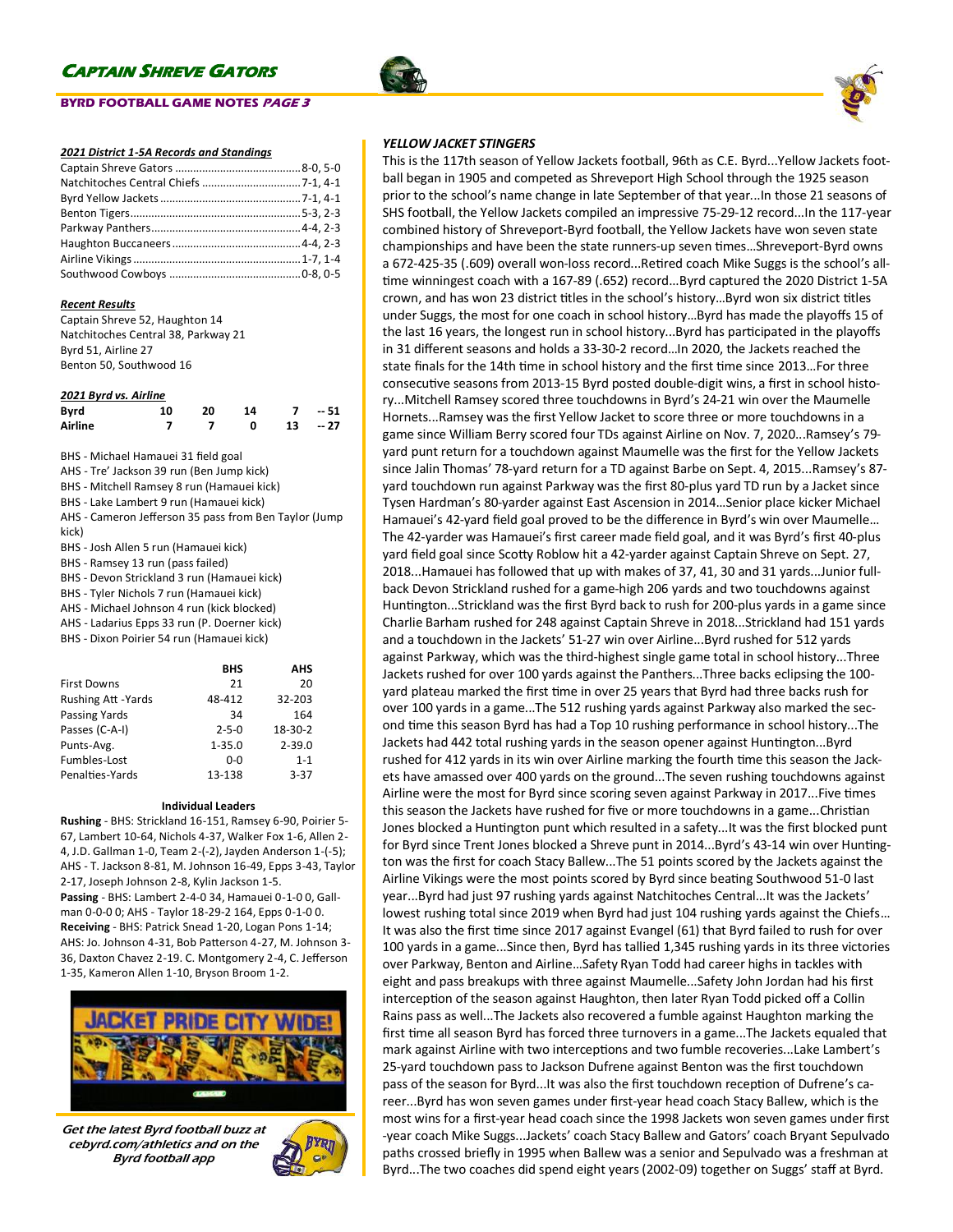## **BYRD FOOTBALL GAME NOTES PAGE 4**

## *Byrd's Record Under Stacy Ballew*

| <b>Points Scored</b> | Won | Loss |
|----------------------|-----|------|
| 60+                  | 0   | 0    |
| $50+$                | 1   | Ω    |
| $40+$                | 2   | Ω    |
| $30+$                | 2   | Ω    |
| $21+$                | 1   | Ω    |
| $-20$                |     |      |
|                      |     |      |

### *Yellow Jackets Record by Uniform*

| <b>Uniform Combo</b>                     | Won | Loss |
|------------------------------------------|-----|------|
| Purple pants/Purple jerseys              | 0   | Ω    |
| Purple pants/White jerseys               | n   | Ω    |
| White pants/White jerseys                | 4   | Ω    |
| White pants/Purple jerseys               | 3   | 1    |
| Gold pants/Purple Jerseys                | Ω   | n    |
| Gold pants/White jerseys                 | Ω   | Ω    |
|                                          | 7   | 1    |
| <b>Yellow Jackets Record by the Toss</b> |     |      |
| Decision                                 | Won | Loss |
| Win the toss                             | 5   |      |
| Lose the toss                            | 2   | O    |
|                                          | 7   | 1    |
| 2020 Byrd vs. Captain Shreve             |     |      |

| <b>Byrd</b>   |  |  | 14 | $-28$ |
|---------------|--|--|----|-------|
| <b>Shreve</b> |  |  |    | $-7$  |

CSH - Ckelby Givens 1 run (Alex Auer kick)

BHS - William Berry 5 run (Braydon Hermes kick)

BHS - Mitchell Ramsey 10 run (Hermes kick)

BHS - Kellum Humphrey 50 run (Hermes kick)

BHS - Lake Lambert 4 run (Hermes kick)

|                      | <b>BHS</b>  | CSН          |
|----------------------|-------------|--------------|
| <b>First Downs</b>   | 14          | 13           |
| <b>Rushing Yards</b> | 48-271      | 31-112       |
| Passing Yards        | 24          | 68           |
| Passes (C-A-I)       | $1 - 3 - 0$ | $7 - 20 - 1$ |
| Punts-Avg.           | $4 - 35.3$  | $5 - 38.0$   |
| Fumbles-Lost         | 0-0         | $1 - 0$      |
| Penalties-Yards      | $6 - 58$    | $4 - 31$     |

#### **Individual Leaders**

**Rushing** - BHS: Ramesy 9-84, Venzell Thompson 18-79, Humphrey 1-50, Jason Little 5-29, William Berry 7-18, Lambert 8-11; CSH: Samtavious Smith 16-71, Kenyon Terrell 11-41, Givens 3-3, T.J. Lee 1-(-3).

**Passing** - BHS: Lambert 1-3-0 24; CSH: Terrell 7-20-1 68. **Receiving** - BHS: Berry 1-24; CSH: Lee 2-24, William Moore 2-13, Smith 1-12, Braylon Finney 1-10, Ty Smith 1- 9.

#### *Byrd Yellow Jackets Football on Facebook & Twitter*



*Join the Byrd Yellow Jackets Football - Family, Friends & Fans Group on Facebook*

#### *Twitter*

*Byrd Football @cebyrd\_football C.E. Byrd High School @CEByrdHigh Byrd Athletics @cebyrdathletics Charlie Cavell @VoiceofByrd*



### *JACKETS GROUND ATTACK ROLLS ON*

In the three games since struggling against Natchitoches Central, the Byrd Yellow Jackets ground attack has rolled over the Parkway Panthers, Benton Tigers and Airline Vikings. The Jackets amassed 512 rushing yards against Parkway, which was the third-highest single-game rushing total in school history. They followed that up by rushing for 421 yards and five touchdowns against Benton. Against Airline, the Jackets churned out 412 rushing yards and seven touchdowns. That's a three-game total of 1,345 yards and an average of 448.3 yards per game. Four times this season, versus Huntington (442), Parkway (512), Benton (421) and Airline (412), Byrd has rushed for over 400 yards. All four performances rank in the Top 15 single-game performances in school history.

### *MITCHELL THE MAGNIFICENT*

Senior wingback and kick returner Mitchell Ramsey has picked up right where he left off in 2020. In the season opener against Huntington, Ramsey rushed for 107 yards on just seven carries and had an had a 47-yard touchdown run. "Mitchell the Magnificent" rushed for 96 yards on 12 carries in the Jackets' 18-3 win over Tioga. Against Maumelle, Ramsey scored three touchdowns to lead Byrd to a 24-21 win over the Hornets. He had a punt return of 79 yards for a score, then had TD runs of 64 and one yards. Ramsey also rushed for 102 yards and had nearly 300 all-purpose yards against the Hornets. He rushed for 133 yards and two touchdowns against Haughton. Ramsey had just seven carries for 21 yards against Natchitoches Central, but responded by rushing for 112 yards and a touchdown against Parkway. His 87-yard touchdown scamper against the Panthers was the sixth longest rushing touchdown in school history. On the season, Ramsey is leading the team in rushing with 735 yards and 11 touchdowns. He is averaging 11.1 yards per carry this season. In his three varsity seasons, Ramsey has rushed for 1,518 yards and 15 touchdowns. A 4.0+ student, Ramsey was recently named to the LHSAA's Composite All-Academic Team.

### *A TWO-HEADED MONSTER*

With Halloween just days away, Byrd has been preparing for the spooky holiday by creating its own scary two-headed monster featuring fullbacks Devon Strickland and Dixon Poirier. The two "B" backs have certainly put fear into opposing defenses by combining for 1,088 rushing yards and 10 touchdowns. Strickland and Poirier are averaging 7.1 and 6.2 yards per carry, respectively. Strickland rushed for 206 yards in the season-opener against Huntington, while Poirier had the first 100-plus-yard rushing game of his career against Parkway. Strickland rushed for a game-high 151 yards against Airline, while Poirier had a 54-yard touchdown run to close out the scoring against the Vikings.

## *THE LAST TIME VS. CAPTAIN SHREVE*

In 2020, the ninth-ranked Byrd Yellow Jackets defeated the Captain Shreve Gators 28-7 in the 43rd edition of the "Backyard Brawl," which was played at Independence Stadium. With the game tied 7-7, Byrd used three second-half rushing touchdowns, including a 50 yard scamper on a reverse by receiver Kellum Humphrey, to defeat Shreve 28-7.

### *DID YOU KNOW?*

Did you know some of the ties that bind Shreve and Byrd? Gators head coach Bryant Sepulvado played and coached at Byrd as did Gators defensive back coach Nicholas Peoples. Shreve principal Ginger Gustavson was an a counselor at Byrd. Gustavson's daughter is married to former Byrd player and coach Craig Harris. Harris was a teammate of both Sepulvado and Jackets' head coach Stacy Ballew at Byrd.

|     | <b>Byrd Career Rushing Leaders</b> |      |      |     |  |  |
|-----|------------------------------------|------|------|-----|--|--|
| Rk. | Player (Years)                     | Car. | Yds. | TDs |  |  |
| 1.  | Justan Gibson (2004-06)            | 497  | 3747 | 47  |  |  |
| 2.  | Arlenzia Jackson (1987-89)         | 791  | 3085 | 31  |  |  |
| 3.  | Brandon Nightingale (1998-00)      | 477  | 3044 | 42  |  |  |
| 4.  | Arnaz Battle (1995-98)             | 277  | 2614 | 49  |  |  |
| 5.  | Charlie Barham (2016-18)           | 446  | 2361 | 28  |  |  |
| 6.  | John Martin Anthony (2006-08)      | 355  | 2331 | 19  |  |  |
| 7.  | Duan Maiden (1990-92)              | 424  | 2261 | 24  |  |  |
| 8.  | Richard Carthon (2008-11)          | 301  | 2152 | 44  |  |  |
| 9.  | Marques Ashley (1994-96)           | 324  | 1944 | 20  |  |  |
| 10. | Xavier Long (2010-12)              | 356  | 1897 | 27  |  |  |
|     |                                    |      |      |     |  |  |



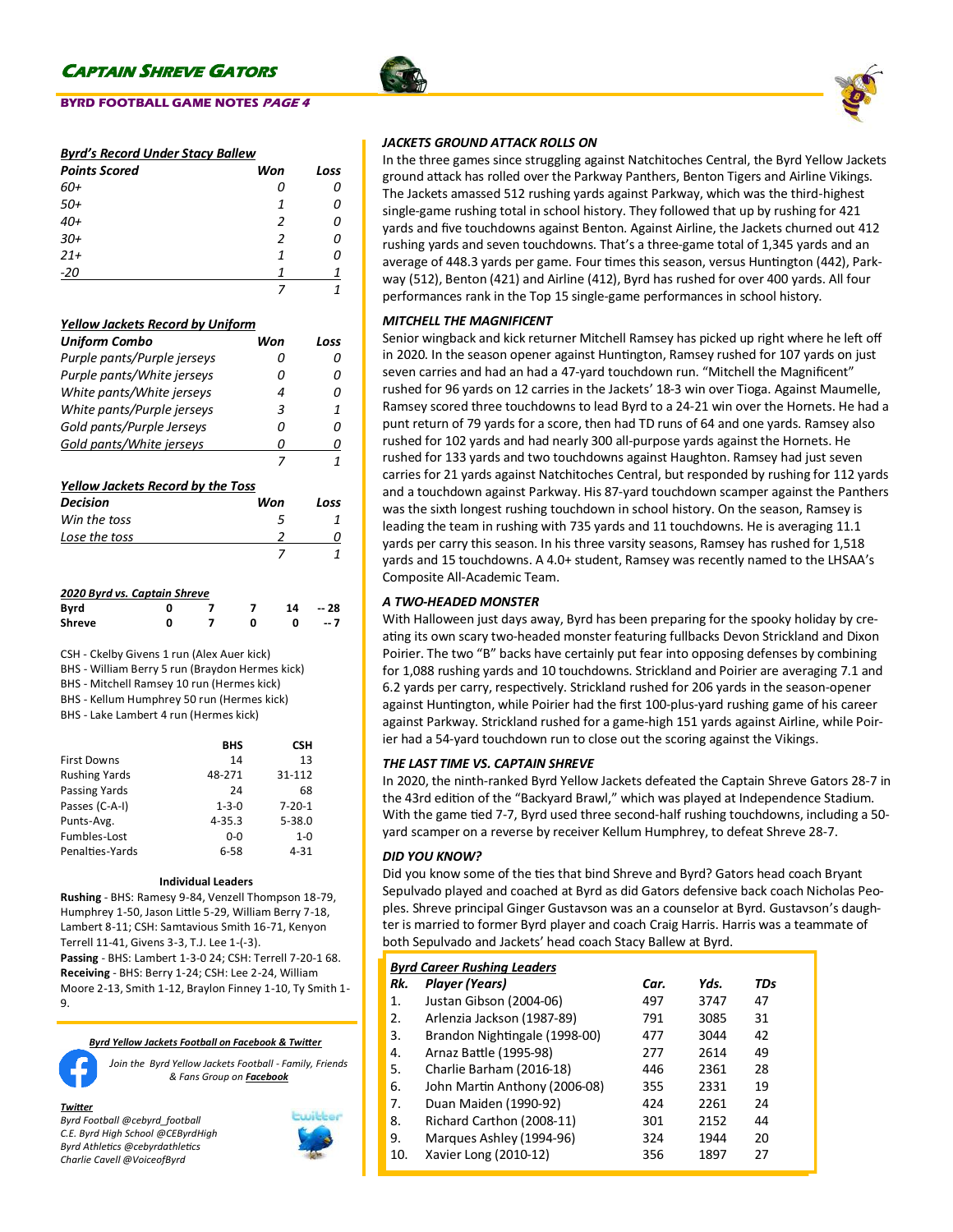## **BYRD FOOTBALL GAME NOTES PAGE 5**

| <u> Yellow Jackets Trends</u>                      |                |                |  |  |
|----------------------------------------------------|----------------|----------------|--|--|
| Byrd's Record in the months of                     | 2021           | Ballew         |  |  |
| August                                             | 0-0            | 0-0            |  |  |
| September                                          | $4 - 0$        | $4 - 0$        |  |  |
| October                                            | 3-1            | $3 - 1$        |  |  |
| November                                           | 0-0            | 0-0            |  |  |
| December                                           | 0-0            | 0-0            |  |  |
|                                                    | $7 - 1$        | $7 - 1$        |  |  |
|                                                    |                |                |  |  |
| Byrd's Non-District Record                         | 2021           | <b>Ballew</b>  |  |  |
| at home                                            | $1 - 0$        | $1 - 0$        |  |  |
| on the road                                        | 1-0            | 1-0            |  |  |
| neutral                                            | $1 - 0$        | $1 - 0$        |  |  |
|                                                    |                |                |  |  |
| Byrd's District Record…                            | 2021           | <b>Ballew</b>  |  |  |
| at home                                            | $1 - 1$        | $1 - 1$        |  |  |
| on the road                                        | $3 - 0$        | $3 - 0$        |  |  |
| neutral                                            | 0-0            | 0-0            |  |  |
|                                                    |                |                |  |  |
| Byrd's Playoff Record                              | 2021           | Ballew         |  |  |
| at home                                            | 0-0            | 0-0            |  |  |
| on the road                                        | 0-0            | 0-0            |  |  |
| neutral                                            | 0-0            | 0-0            |  |  |
|                                                    | 2021           | <b>Ballew</b>  |  |  |
| Byrd's Record in Games<br>Decided by 7 pts or less | 0-0            | 0-0            |  |  |
| Decided by 3 pts or less                           | $1 - 0$        | $1 - 0$        |  |  |
| Homecomings                                        | $0 - 1$        | $0 - 1$        |  |  |
|                                                    | $4 - 0$        | $4 - 0$        |  |  |
| Away at night                                      | 0-0            |                |  |  |
| Away during the day                                | $2 - 1$        | 0-0<br>$2 - 1$ |  |  |
| Home at night                                      | 0-0            | 0-0            |  |  |
| Home during the day                                | $1 - 0$        | $1 - 0$        |  |  |
| Neutral at night                                   |                | 0-0            |  |  |
| Neutral during the day                             | 0-0<br>$4 - 0$ | 4-0            |  |  |
| <b>Thursdays</b>                                   | 3-1            | $3 - 1$        |  |  |
| Fridays                                            | 0-0            | 0-0            |  |  |
| Saturdays                                          | 0-0            | 0-0            |  |  |
| Sundays                                            |                |                |  |  |
| Byrd's Record When                                 | 2021           | Ballew         |  |  |
| Leading after the 1st quarter                      | $5 - 1$        | $5 - 1$        |  |  |
| Tied after the 1st quarter                         | $1 - 0$        | $1 - 0$        |  |  |
| Leading after the 2nd quarter                      | $6 - 1$        | $6 - 1$        |  |  |
| Tied after the 2nd quarter                         | $1 - 0$        | $1 - 0$        |  |  |
| Leading after the 3rd quarter                      | $7 - 0$        | $7 - 0$        |  |  |
| Tied after the 3rd quarter                         | υ-υ            | 0-0            |  |  |
| Trailing after the 1st quarter                     | 1-0            | $1 - 0$        |  |  |
| Trailing after the 2nd quarter                     | 0-0            | 0-0            |  |  |
| Trailing after the 3rd quarter                     | $0 - 1$        | 0-1            |  |  |
| In Overtime games                                  | 0-0            | 0-0            |  |  |
|                                                    |                |                |  |  |
| <b>Byrd's Record When Allowing</b>                 | 2021           | Ballew         |  |  |
| 14 or fewer points                                 | $3 - 0$        | $3 - 0$        |  |  |
| 24 or fewer points                                 | $3 - 1$        | $3 - 1$        |  |  |
| 25+ points                                         | 1-0            | $1 - 0$        |  |  |
| Less than 200 total yards                          | $1 - 0$        | $1 - 0$        |  |  |
| Less than 300 total yards                          | 2-1            | $2 - 1$        |  |  |
| Less than 400 total yards                          | з-о            | 3-0            |  |  |
| 400+ total yards                                   | $1 - 0$        | 1-0            |  |  |
| 100+ yards rushing                                 | $4 - 1$        | $4 - 1$        |  |  |
| 200+ yards passing                                 | $1 - 0$        | $1 - 0$        |  |  |
| A 100-yard rusher                                  | $2 - 1$        | $2 - 1$        |  |  |
| A 200-yard passer                                  | 1-0            | 1-0            |  |  |
| A 100-yard receiver                                | $2 - 0$        | 2-0            |  |  |

**Listen to the Jackets on the radio at AM 1130 The Tiger, 1130thetiger.com and 1130 The Tiger app**



## *BRUISER BROOKS BROSSETTE*

Brooks Brossette (pronounced Bro-Shay) has turned into a bruising linebacker in Byrd's Purple Swarm Defense. The junior stepped into a starting role this season and through seven games leads the team with 78 total tackles, 60 solo stops and 18 assisted tackles. Brossette had 13 total tackles against Natchitoches Central, including two tackles-forloss. His 13 tackles marked the first time a Jacket defender had registered double digit tackles this season, and the first since two players had 11 tackles in the 2020 Division I State Championship. Brossette followed that stellar performance against the Chiefs by totaling 12 tackles against Parkway, 12 against Benton, including at season-high 11 solo stops. Brossette made it four straight double-digit tackle games by registering 11 tackles (9 solo, 2 assists) against Airline. Brossette is making his own mark on a long list of great Byrd linebackers.

## *BIG JOHN JORDAN*

Senior defensive back John Jordan was big for Byrd's Purple Swarm Defense in 2020, and it has continued in 2021. Jordan Jordan, who is one three returning defensive starters, has 34 tackles, a tackle-for-loss, a forced fumble, a fumble recovery and an interception through eight games this season.

## *HOTTY TODDY ANYONE*

Safety Ryan Todd has been a force for the Purple Swarm Defense this season. The senior took over at free safety for three-year starter Brayden Hermes and has been a hot commodity. Through eight games, Todd has 41 total tackles, includind 28 solo stops, five tackles-for-loss and five pass breakups. He also has one interception and one forced fumble. Against Parkway, Todd had a career-high 12 total tackles, six solo stops and six assists, including a pass break-up and a tackles-for-loss. He finished the 2020 season tied for the team lead with 10 tackles-for-loss. Todd did not play last week.

## *THE VERSATILE MR. JONES*

Byrd junior defensive back Christian Jones showed off his versatility throughout the eight games this season. Jones has seen playing time at safety, corner back and on special teams. Jones got the start against Maumelle and had six total tackles. Against Parkway, Jones had a career-high 10 tackles - six unassisted and four assisted tackles. Through eight games, Jones has tallied 42 total tackles, three tackles-for-loss and a blocked a punt, which resulted in a safety.

## *BUILT FORD TOUGH*

Defensive end Isaiah Ford has helped build Byrd's Purple Swarm Defense into a tough unit. Ford has registered 29 total tackles on the season, including a team-high six tackles-for-loss. He also has two sacks and a pass breakup to his credit. In the last three games, Ford has 19 tackles, three tackles-for-loss, a sack and an interception.

## *A PARTINGTON OF THE WAYS*

One unique aspect of Byrd's Purple Swarm Defense is the Partington brothers, senior defensive lineman, Jack, and junior defensive back, Jude. After having to replace its entire defensive line from 2020, Jack has emerged and been an integral part of the Purple Swarm's success. Through eight games, Jack has tallied 21 total tackles, four tacklesfor-loss for 21 yards and two sacks. Jude saw extensive playing time in both the Ruston scrimmage and the Jamboree against Shreve before being sidelined with an injury. In the five games since returning, Jude has totaled 15 tackles and an interception.

|     |                            | <b>Byrd Career Passing Leaders</b> |     |     |      |     |  |  |
|-----|----------------------------|------------------------------------|-----|-----|------|-----|--|--|
| Rk  | Player (Years)             | А                                  | С   | Int | Yds  | TDs |  |  |
| 1.  | Leon Murray (1992-94)      | 502                                | 242 | 27  | 3493 | 25  |  |  |
| 2.  | James Johnson (1971)       | 458                                | 206 | 25  | 3442 | 25  |  |  |
| 3.  | Mark Leonard (1978)        | 540                                | 236 | 40  | 2969 | 20  |  |  |
| 4.  | Arnaz Battle (1995-97)     | 227                                | 112 | ٩   | 2346 | 27  |  |  |
| 5.  | David Woodley (1975)       | 355                                | 131 | 25  | 2009 | 12  |  |  |
| 6.  | Collier Thornton (1990-91) | 268                                | 121 | 15  | 1895 | 9   |  |  |
| 7.  | Clint Bickham (2006-08)    | 169                                | 89  | 10  | 1605 | 13  |  |  |
| 8.  | Kenny Jones (1986)         | 445                                | 154 | 29  | 1587 | 9   |  |  |
| 9.  | David Brookings (1966)     | 233                                | 95  | 26  | 1464 | 17  |  |  |
| 10. | Brock Restovich (1997-99)  | 189                                | 79  | 8   | 1341 | 15  |  |  |

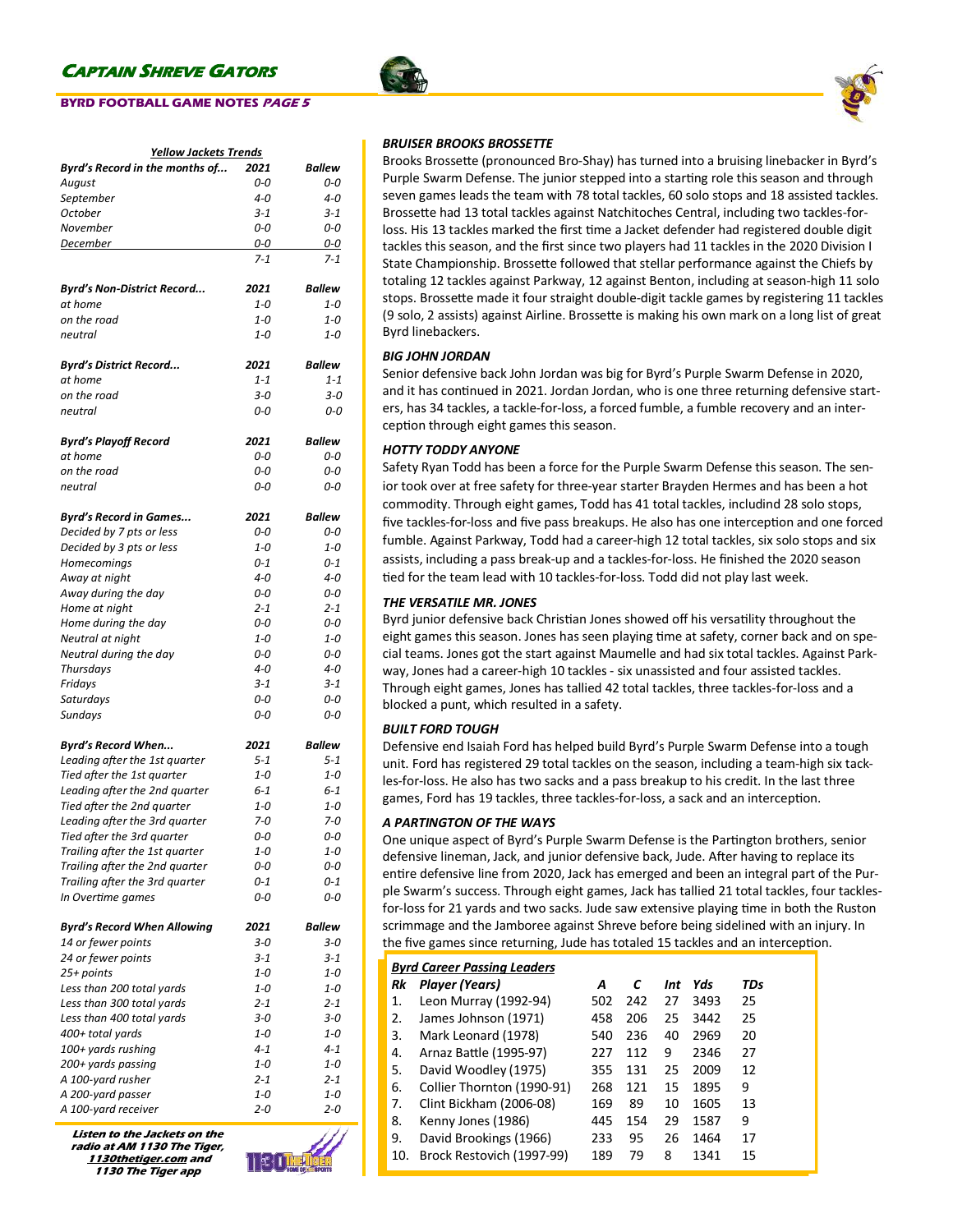## **BYRD FOOTBALL GAME NOTES PAGE 6**

|     | <b>Top Individual Single Game Rushing Performances</b> |      |     |  |  |
|-----|--------------------------------------------------------|------|-----|--|--|
|     | Player                                                 | Carr | Yds |  |  |
| 1.  | Charles Ball vs. Huntington (1990)                     | 24   | 407 |  |  |
| 2.  | Richard Gay vs. Springhill (1954)                      | 31   | 364 |  |  |
| 3.  | Jalin Thomas vs. Parkway (2017)                        | 27   | 342 |  |  |
| 4.  | Brandon Nightingale vs. Evangel (2000)                 | 21   | 323 |  |  |
| 5.  | Marion Songer vs. Bolton (1953)                        | 16   | 296 |  |  |
| 6.  | Justan Gibson vs. Captain Shreve (2004)                | 21   | 255 |  |  |
| 7.  | Charlie Barham vs. Captain Shreve (2018)               | 29   | 248 |  |  |
| 8.  | Charlie Barham vs. Calvary (2018)                      | 14   | 243 |  |  |
| 9.  | Brandon Nightingale vs. Ouachita (2000)                | 24   | 241 |  |  |
| 10. | Jerome Bryant vs. BTW (1981)                           | 15   | 240 |  |  |
| 11. | Brittain White vs. Airline (2007)                      | 25   | 226 |  |  |
| 12. | Justan Gibson vs. Ouachita (2005)                      | 25   | 224 |  |  |
| 13. | Justan Gibson vs. Huntington (2005)                    | 20   | 214 |  |  |
| 14. | Arnaz Battle vs. Airline (1996)                        | 9    | 211 |  |  |
|     | Duan Maiden vs. Fair Park (1992)                       | 36   | 211 |  |  |
| 16. | Justan Gibson vs. Holy Cross (2005)                    | 24   | 210 |  |  |
|     | Jethrie Thornton vs. El Dorado, AR (1984)              | 20   | 210 |  |  |

#### *Top Individual Single Game Passing Performances*

|     | rop mannauar single Game Fassing Ferjormances |           |     |
|-----|-----------------------------------------------|-----------|-----|
|     | Player                                        | C-A       | Yds |
| 1.  | James Johnson vs. Captain Shreve (1971)       | $12 - 24$ | 330 |
| 2.  | Leon Murray vs. Huntington (1994)             | 14-17     | 288 |
| 3.  | Collier Thornton vs. Bossier (1991)           | $11 - 26$ | 285 |
| 4.  | James Johnson vs. Westlake (1971)             | $13 - 21$ | 261 |
| 5.  | Leon Murray vs. Ruston (1993, P)              | 10-15     | 260 |
| 6.  | Arnaz Battle vs. Airline (1995)               | $4 - 6$   | 226 |
| 7.  | James Johnson vs. Parkway (1970)              | $9 - 16$  | 221 |
| 8.  | Leon Murray vs. Airline (1994)                | 10-20     | 215 |
| 9.  | James Johnson vs. Ruston (1970)               | 16-32     | 211 |
| 10. | Mark Leonard vs. Fair Park (1978)             | 18-27     | 211 |
| 11. | James Johnson vs. Southwood (1970)            | 13-26     | 210 |
| 12. | Alex Walton vs. Southwood (2009)              | 14-29     | 209 |
| 13. | Leon Murray vs. Natchitoches (1994)           | $10 - 22$ | 208 |
| 14. | Leon Murray vs. Captain Shreve (1994)         | 14-28     | 206 |
| 15. | Collier Thornton vs. West Monroe (1991)       | 11-20     | 204 |
| 16. | Mark Leonard vs. West Monroe (1978)           | 14-29     | 202 |

## *Top Individual Single Game Receiving Performances*

| <u>Top Inalviauai Single Game Receiving Performances</u> |                                    |                                  |                                         |     |              |                |                |
|----------------------------------------------------------|------------------------------------|----------------------------------|-----------------------------------------|-----|--------------|----------------|----------------|
|                                                          | Player                             |                                  |                                         |     |              | Rec            | Yds            |
| 1.                                                       | Kevin Stevenson vs. Airline (1995) | 3                                | 210                                     |     |              |                |                |
| $\overline{2}$ .                                         | Bo Flurry vs. Huntington (1994)    | 6                                | 180                                     |     |              |                |                |
| 3.                                                       |                                    | Chris Beard vs. Ruston (1994, P) |                                         |     |              |                | 169            |
| 4.                                                       | Isaac Hagins vs. Woodlawn (1970)   | 7                                | 145                                     |     |              |                |                |
| 5.                                                       |                                    |                                  | Henry Hill vs. Marshall, TX (1980)      |     |              | 6              | 140            |
| 6.                                                       |                                    |                                  | Billy Boswell vs. Marshall, TX (1977)   |     |              | 6              | 138            |
| 7.                                                       |                                    |                                  | Zarrell Sanders vs. Natchitoches (2007) |     |              | 6              | 137            |
| 8.                                                       |                                    |                                  | Keven Stevenson vs. Natchitoches (1994) |     |              | 3              | 129            |
| 9.                                                       |                                    |                                  | Isaac Hagins vs. Airline (1971)         |     |              | 6              | 127            |
|                                                          |                                    |                                  | Isaac Hagins vs. Westlake (1971)        |     |              | 8              | 127            |
| 11.                                                      |                                    |                                  | Isaac Hagins vs. Captain Shreve (1971)  |     |              | 4              | 126            |
| 12.                                                      |                                    |                                  | Chris Beard vs. Natchitoches (1993)     |     |              | 4              | 124            |
| 13.                                                      |                                    |                                  | Robert Dowell vs. Airline (1994)        |     |              | $\overline{2}$ | 122            |
| 14.                                                      |                                    |                                  | Joey Jernigan vs. Green Oaks (2015)     |     |              | 3              | 118            |
| 15.                                                      |                                    |                                  | John Martin Anthony vs. Ouachita (2008) |     |              | 5              | 113            |
|                                                          |                                    |                                  | Robert McCoy vs. West Monroe (1991)     |     |              | 5              | 113            |
| 17.                                                      |                                    |                                  | Brandon Hudgens vs Tioga (2010)         |     |              | $\overline{2}$ | 111            |
|                                                          |                                    |                                  | Isaac Hagins vs. Southwood (1970)       |     |              | 4              | 111            |
|                                                          |                                    |                                  |                                         |     |              |                |                |
|                                                          | Byrd vs.                           | '91                              | W, 35-7                                 |     | '05 W, 21-14 | '16            | L, 7-34        |
| Shreve                                                   |                                    | '92                              | $L. 20-34$                              |     | '06 W. 13-3  | 17'            | W. 34-17       |
| '67                                                      | W, 48-0                            |                                  | '93 W, 21-20                            | '07 | $**W, 1-0$   | $^{\prime}18$  | W, 27-25       |
| '68                                                      | $L, 0-13$                          | '94'                             | L, 21-41                                |     | $(10-21)$    | $^{\prime}19$  | L, 22-21       |
| '69                                                      | $L, 0-34$                          |                                  | '95 W, 35-8                             |     | '07 W, 24-21 | OT             |                |
|                                                          | '70 L. 0-34                        |                                  | '96 W. 42-23                            | (P) |              |                | '20 W, 28-7    |
| '71                                                      | $L. 21-27$                         |                                  | '97 W, 35-13                            |     | '08 W, 30-22 |                |                |
| '72                                                      | L, 14-28                           |                                  | '98 W, 26-13                            |     | '09 L, 27-31 |                | Byrd leads 27- |
| 73'                                                      | $L, 0-41$                          |                                  | '99 W, 41-10                            |     | '10 W, 28-14 | 16             |                |
|                                                          | '74 L, 14-27                       |                                  | '00 W. 56-35                            |     | '11 W, 35-10 |                |                |
| '75                                                      | L, 26-41                           |                                  | $'01 \, W, 41-0$                        |     | '12 W, 37-14 |                | ** forfeited   |
|                                                          | '76 L, 0-26                        |                                  | '02 W, 28-0                             |     | '13 W, 28-3  |                | win to Byrd    |
|                                                          | '89 L, 7-9                         |                                  | '03 W, 30-23                            |     | '14 W, 48-7  |                |                |
| '90                                                      | $L.7 - 35$                         |                                  | '04 W. 30-13                            |     | '15 W. 42-13 |                |                |
|                                                          |                                    |                                  |                                         |     |              |                |                |



## *HAMAUEI HAS IT*

Byrd senior place kicker Michael Hamauei has it going this season for the Yellow Jackets. Hamauei, who's an outstanding soccer player, is a perfect 5-for-5 on field goal attempts this season. His first-ever made field goal was a 42-yarder against Maumelle, which ended up being the difference in the Jackets' 24-21 win. It was Byrd's first 40-plus yard field goal since Scotty Roblow hit a 42-yarder against Captain Shreve on Sept. 27, 2018. Since then, he's hit a 37-yarder at Haughton, a 41-yarder versus Natchitoches Central, a 30 yarder versus Benton and a 31-yarder at Airline. He's also 29-for-29 on PAT kicks.

### *A NICHOLS WORTH*

Wingback Tyler Nichols proved his worth in Byrd's triple-option offense. In Byrd's 18-3 win over Tioga, Nichols rushed for a game-high 101 yads and a touchdown. It was his first time to eclipse the century mark. Nichols had a 53-yard scamper against Benton, which led to a Byrd touchdown. Through eight games, Nichols has 51 carries for 294 yards and six touchdowns. His six rushing touchdowns ranks second only to Mitchell Ramsey's 11. He also had two receptions for 43 yards in Byrd's 38-7 win over Haughton.

### *THE 2021 SCHEDULE, POLLS & MORE*

Six of the 10 opponents on Byrd's 2021 schedule made the playoffs in 2020. Haughton, Airline and Captain Shreve each made to the 2020 Class 5A playoffs, while Tioga made it to the Class 4A quarterfinals. With Byrd being designated a "select" school, the Yellow Jackets will once again participate in the LHSAA's 12-team, Division I Playoffs. Byrd was third in the Division I Power Rankings. Captain Shreve is ranked fifth in the CrescentCitySports.com poll, sixth in the Louisiana Sports Writer's Association poll and eighth in the GeauxPreps poll. The Yellow Jackets re-entered the Top 10 in all three polls this week at No. 10. Natchitoches Central received votes in all three polls. Catholic High of Baton Rouge is the consensus No. 1 ranked team across all three polls.

## *ALUMNI REPORT*

Former Byrd Yellow Jackets in the collegiate ranks in 2021: Scotty Roblow and Makarios "Junior" Brown - Northwestern State, Zack Ward - U.S. Military Academy at West Point, Carson Bruno and Brayden Hermes - Louisiana Tech, Hardy "Archer" Trafford - Mississippi State, Demetrius Brokenberry - Belhaven, William Berry and Kellum Humphrey at UL Monroe.

### *OVER THE AIRWAVES*

Byrd football has been broadcast live on AM 1130 The Tiger for over 25 years. Charlie Cavell is in his 24th season as the "Voice of the Byrd Yellow Jackets" calling the play-byplay action. Former Byrd fullback Jason Little is the color analyst, while Dr. Kirk Martinson provided sideline reports. Former Byrd offensive lineman Carlton Holland, Marc Weddleton and Chad Ardoin are the statisticians. Byrd Football can be heard on AM 1130 The Tiger or by visiting 1130thetiger.com and clicking on the Listen Live button. Smartphone users can download the 1130 The Tiger app and listen to Byrd Football anywhere in the world.

### *A LOOK AHEAD*

On Thursday, Nov. 4, the Byrd Yellow Jackets will play host to the Southwood Cowboys in the 2021 regular season finale. Kickoff is scheduled for 7 p.m. at Lee Hedges Stadium, and Byrd his the home team.

| Byrd Career Kicking Leaders (ranked by FG) |  |
|--------------------------------------------|--|
|                                            |  |

| Rk | Player (Years)                  | FG | PAT | Long  | <b>Points</b> |
|----|---------------------------------|----|-----|-------|---------------|
| 1. | John Shaughnessy (2007-08)      | 18 | 69  | $56*$ | 123           |
| 2. | David Hankins (2004-06)         | 16 | 73  | 49    | 121           |
| 3. | Jake Wyss (2012-14)             | 13 | 119 | 42    | 158           |
| 4. | Ben Eldredge (2007-09)          | 10 | 25  | 42    | 55            |
| 5. | Scotty Roblow (2017-18)         | 9  | 59  | 44    | 86            |
|    | Pete Dupée (2002-03)            | 9  | 49  | 46    | 76            |
|    | Morgan Burke (1991-92)          | 9  | 38  | 36    | 65            |
| 8. | Brandon Menard (2009-11)        | 7  | 96  | 38    | 117           |
| 9  | Jake Hanna (1924-26)            | 7  | 32  |       | 197 (24 TD)   |
|    | Ben Smith (2016-17)<br>10.      | 6  | 12  | 44    | 30            |
|    | *denotes city and school record |    |     |       |               |

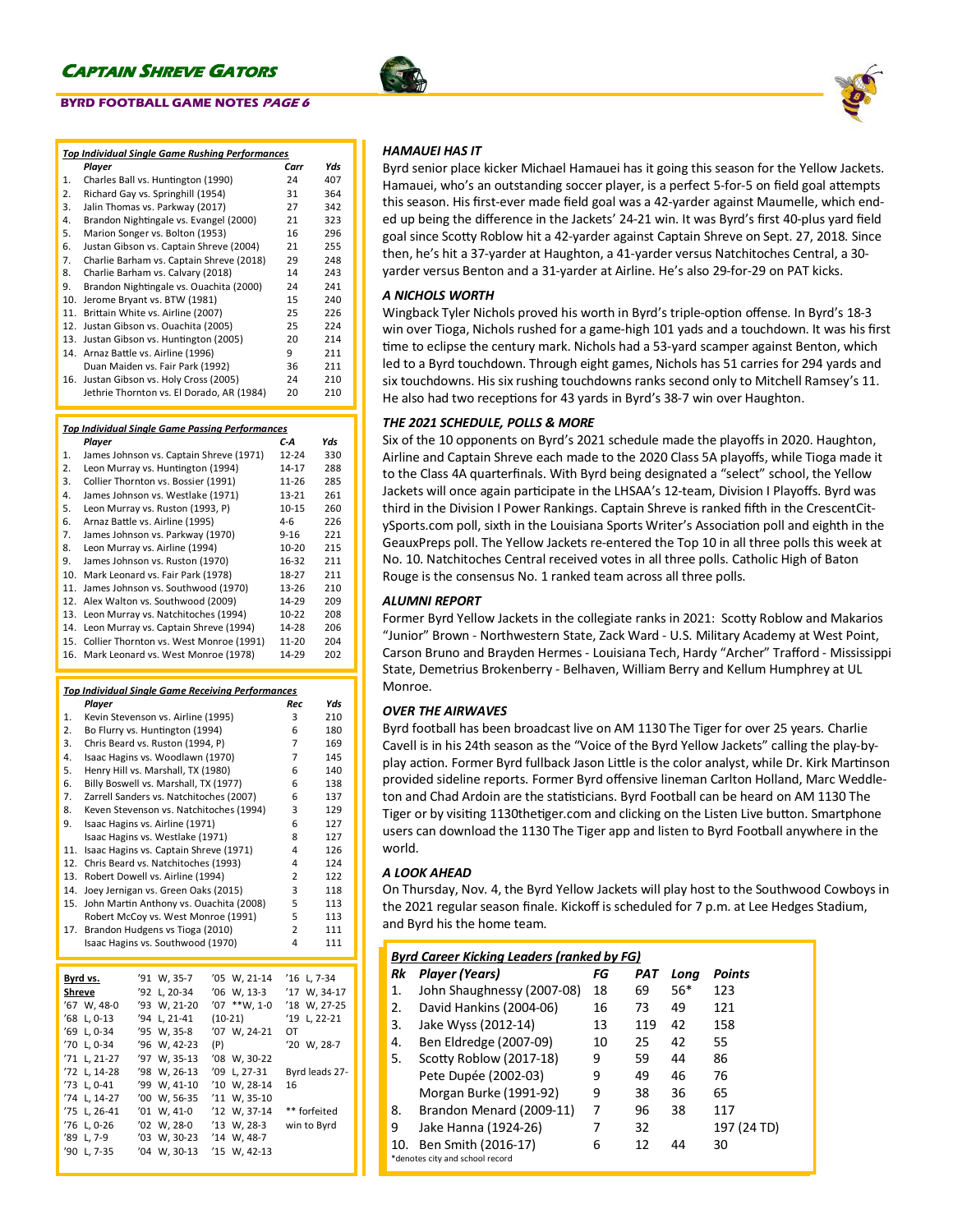### **BYRD FOOTBALL GAME NOTES PAGE 7**





| THE LAST TIME IT HAPPENED                                                                                        | 40+ Yard Field Goal                                                                                                                    |
|------------------------------------------------------------------------------------------------------------------|----------------------------------------------------------------------------------------------------------------------------------------|
| Kickoff Return for TD                                                                                            | Byrd: 42, Michael Hamauei vs. Maumelle, Ark., 9/16/21                                                                                  |
| Byrd: 50, Mitchell Ramsey vs. Airline, 11/6/20                                                                   | 44, Seth Green, Evangel, 11/4/16<br>Opp:                                                                                               |
| Opp: 77, Albert Quest, St. Augustine, 11/14/19                                                                   | 3 TDs Scored In A Game (Rush, Pass, Receiving, Return)                                                                                 |
| <u> Punt Return for TD</u>                                                                                       | Byrd: Mitchell Ramsey, (2 rush, 1 return) vs. Maumelle, Ark., 9/16/21                                                                  |
| Byrd: 79, Mitchell Ramsey vs. Maumelle, Ark., 9/16/21                                                            | Alex Garcia, (3 pass), Airline, 11/7/20<br>Opp:                                                                                        |
| Opp: 44, Cade Stone, West Monroe, 9/1/12                                                                         | 4 TDs Scored In A Game (Rush, Pass, Receiving, Return)                                                                                 |
| <u>Blocked Punt Return for TD</u>                                                                                | Byrd: William Berry, (4 rush) vs. Airline, 11/7/20                                                                                     |
| Byrd: 12, Krishun Cash vs. Captain Shreve, 10/17/14                                                              | Opp:<br>Landry Lyddy, (4 pass) Calvary, 10/1/20                                                                                        |
| Opp: 0, T Gaines, Moss Point, 9/9/17                                                                             | 5+ TDs Scored In A Game (Rush, Pass, Receiving, Return)                                                                                |
| <u> Interception Return for TD</u>                                                                               | Byrd: Xavier Long, (5 rush) vs. West Jefferson, 11/11/11                                                                               |
| Byrd: 31, Jayron Small vs. Southwood, 11/7/19                                                                    | Chandler Fields, (5 pass), Rummel, 11/10/17<br>Opp:                                                                                    |
| 15, Kai Thomas, Captain Shreve, 10/31/19<br>Opp:                                                                 | Three Rushing TDs In A Game                                                                                                            |
| Fumble Recovery Return for TD                                                                                    | Byrd: Jason Little vs. Parkway, 10/22/20                                                                                               |
| Byrd: 0, Andrew Burak vs. Southwood, 11/19/20                                                                    | Opp: Mahmood Bailey, St. Augustine, 11/14/19                                                                                           |
| 20, Jackson Walker, Catholic, 12/27/20<br>Opp:                                                                   | <b>Four Rushing TDs In A Game</b>                                                                                                      |
| <u>Safety Recorded</u>                                                                                           | Byrd: William Berry vs. Airline, 11/7/20                                                                                               |
| Byrd: Team, blocked punt out of end zone vs. Huntington, 9/2/21                                                  | Lavanta Gipson, Haughton, 9/22/17<br>Opp:                                                                                              |
| Team, punter downs ball in end zone, Natchitoches Central, 10/1/21<br>Opp:                                       | <b>Five Rushing TDs In A Game</b>                                                                                                      |
|                                                                                                                  | Byrd: Xavier Long vs. West Jefferson, 11/11/11                                                                                         |
| Shutout at Home<br>Byrd: 41-0 vs. Southwood, 10/5/18                                                             | None<br>Opp:                                                                                                                           |
| 24-0 vs. West Monroe, 9/13/19 (neutral site)<br>Opp:                                                             | <b>Three Passing TDs In A Game</b>                                                                                                     |
|                                                                                                                  | Byrd: Arnaz Battle vs. Airline, 1995                                                                                                   |
| <u>Shutout on Road</u><br>Byrd: 51-0 at Southwood, 11/19/20                                                      | Alex Garcia, Airline, 11/7/20<br>Opp:                                                                                                  |
| 28-0 at Brother Martin, 9/6/19<br>Opp:                                                                           | Three Receiving TDs In A Game                                                                                                          |
|                                                                                                                  | Byrd: Kevin Stevenson vs. Airline, 1995                                                                                                |
| Recorded A 2-Point Conversion                                                                                    | Ja'Marr Chase, Rummel, 11/10/17<br>Opp:                                                                                                |
| William Berry rush vs. Southwood, 11/7/19<br>Byrd:<br>Kamron Evans to Tahj Kochinsky, Huntington, 9/2/21<br>Opp: | <b>Four Passing TDs In A Game</b>                                                                                                      |
|                                                                                                                  | Byrd: Arnaz Battle vs. Airline, 1995                                                                                                   |
| <u>Blocked A Punt</u>                                                                                            | Opp: Landry Lyddy, Calvary, 10/1/20                                                                                                    |
| Byrd: Christian Jones vs. Huntington, 9/2/21<br>Laterious Pouncy, Airline, 11/18/11<br>Opp:                      | <b>Four Receiving TDs In A Game</b>                                                                                                    |
|                                                                                                                  | Byrd: None                                                                                                                             |
| <u>Blocked A Field Goal or Extra Point</u>                                                                       | Kendrick Aaron, Natchitoches Central, 11/5/10<br>Opp:                                                                                  |
| Byrd: Team, vs. Airline, 10/22/21<br>Team, Catholic, PAT, 12/27/20<br>Opp:                                       | <u>TD Run 50-59 Yards</u>                                                                                                              |
|                                                                                                                  | Byrd: 54, Dixon Poirier vs. Airline, 10/22/21                                                                                          |
| <u>Missed An Extra Point Kick</u>                                                                                | Opp: 54, Jalen Abraham, Evangel, 11/16/18                                                                                              |
| Byrd: 2, Matthew Booras vs. Tioga, 9/10/21                                                                       | <u>TD Run 60-69 Yards</u>                                                                                                              |
| Opp: 1, Ben Jump, Airline, 10/22/21                                                                              | Byrd: 64, Mitchell Ramsey vs. Maumelle, Ark., 9/16/21                                                                                  |
| <u>100-Yard Rushing Game</u>                                                                                     | 63, Devin Simpson, Moss Point, 9/9/17<br>Opp:                                                                                          |
| Byrd: 151, Devon Strickland vs. Airline, 10/22/21<br>Opp: 138, Greg Manning, Benton, 10/14/21                    | <u>TD Run 70-79 Yards</u>                                                                                                              |
|                                                                                                                  | Byrd: 70, Javien Wilson vs. Southwood, 10/14/16                                                                                        |
| <u>200-Yard Rushing Game</u>                                                                                     | Opp: 74, Rovelle Young, Airline, 10/25/19                                                                                              |
| Byrd: 206, Devon Strickland vs. Huntington, 9/2/21<br>Opp: 211, Eric Williams, Parkway, 10/13/17                 | <u>TD Run 80-89 Yards</u>                                                                                                              |
|                                                                                                                  | Byrd: 87, Mitchell Ramsey vs. Parkway, 10/7/21                                                                                         |
| <u>300-Yard Rushing Game</u>                                                                                     | Opp: 80, Chris Smith, Brother Martin, 9/6/19                                                                                           |
| Byrd: 342, Jalin Thomas vs. Parkway, 10/13/17                                                                    | TD Run 90-99 Yards                                                                                                                     |
| Opp:<br>None                                                                                                     | Byrd: 92, Louis Mills vs. Bastrop, 9/13/13                                                                                             |
| 100-Yard Passing Game                                                                                            | 96, Caylin Demars, Natchitoches, 10/3/19<br>Opp:                                                                                       |
| Byrd: 115, Lake Lambert vs. Catholic, 12/27/20                                                                   | TD Pass 50-59 Yards                                                                                                                    |
| Opp:<br>164, Ben Taylor, Airline, 10/22/21                                                                       | Byrd: 56, Cameron Felt to Lawson Jackson vs. Airline, 10/26/17                                                                         |
| 200-Yard Passing Game                                                                                            | 57, Collin Rains to Joshua Sewell, Haughton, 9/24/21<br>Opp:                                                                           |
| 209, Alex Walton vs. Southwood, 9/24/09<br>Byrd:                                                                 |                                                                                                                                        |
| 266, Weston Pierce, Maumelle, Ark., 9/16/21<br>Opp:                                                              | TD Pass 60-69 Yards<br>Byrd: 65, Cameron Felt to William Berry vs. St. Augustine, 11/14/19                                             |
| <u>300-Yard Passing Game</u>                                                                                     | 64, Landry Lyddy to Joseph Wilson, Calvary, 10/1/20<br>Opp:                                                                            |
| 330, James Johnson vs. Captain Shreve, 1971<br>Byrd:                                                             |                                                                                                                                        |
| 303, Cade Hart, Calvary, 9/19/19<br>Opp:                                                                         | TD Pass 70-79 Yards<br>Byrd: 70, Lake Lambert to William Berry vs. East Ascension, 10/30/20                                            |
| 100-Yard Receiving Game                                                                                          | 78, Daniel Beale to Tre' Benson, Catholic, 12/27/20<br>Opp:                                                                            |
| 118, Joey Jernigan vs. Green Oaks, 10/22/15<br>Byrd:                                                             |                                                                                                                                        |
| 133, Pearce Russell, Benton, 10/14/21<br>Opp:                                                                    | <u>TD Pass 80-89 Yards</u>                                                                                                             |
| <u> 200-Yard Receiving Game</u>                                                                                  | Byrd: 84, Arnaz Battle to Kevin Stevenson vs. Airline, 1995<br>86, Chase Fourcade to Steven Dunbar, Rummel, 12/12/13<br>Opp:           |
| 210, Kevin Stevenson vs. Airline, 1995<br>Byrd:                                                                  |                                                                                                                                        |
| Opp:<br>None                                                                                                     | TD Pass 90-99 Yards                                                                                                                    |
| <u>60+ Yard Punt</u>                                                                                             | Byrd: 98, Edgar Galloway to Dale Sandifer vs. Ruston, 1950<br>90, Darrius Grant to Laderrien Frierson, Captain Shreve, 9/27/18<br>Opp: |
| 64, Scotty Roblow vs. Evangel, 11/16/18<br>Byrd:                                                                 |                                                                                                                                        |
| 62, Ben Doughty, Tioga, 9/10/21<br>Opp:                                                                          |                                                                                                                                        |
|                                                                                                                  |                                                                                                                                        |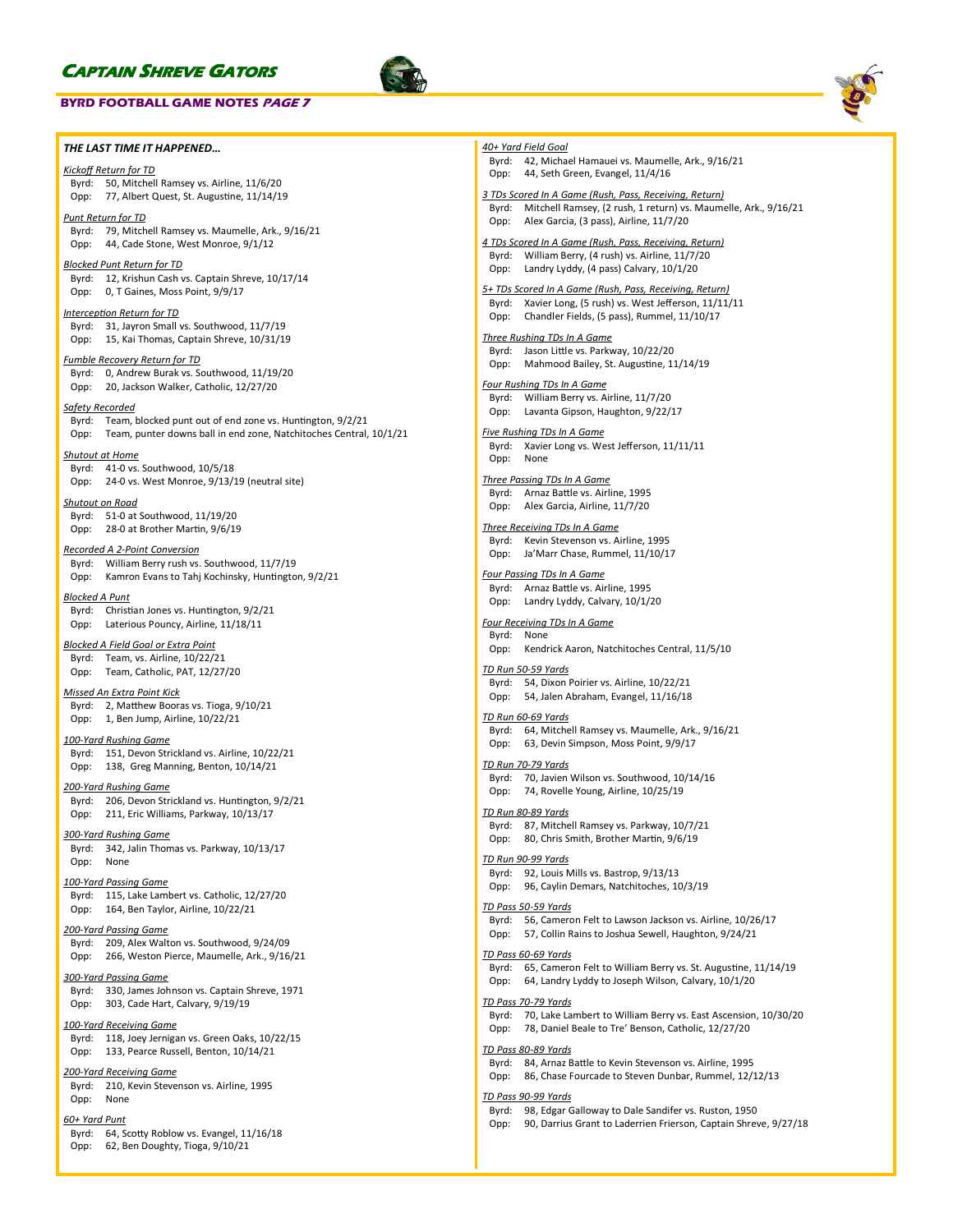### **BYRD FOOTBALL GAME NOTES PAGE 8**





## *2021 POINTS OFF TURNOVERS*

| Game 1 • Huntington Raiders<br>Acquired Ensuing Drive<br>Result<br>Touchdown<br>Fumble<br>8 Plays, 67 Yards, 4:10 TOP<br>Game 2 . Tioga Indians<br>Acquired Ensuing Drive<br>Result<br>None<br>Game 3 . Maumelle Hornets<br>Acquired Ensuing Drive<br>Result<br>None<br>Game 4 . Haughton Buccaneers<br>Acquired Ensuing Drive<br>Result<br>4 Plays, 35 Yards, 1:24 TOP<br>Touchdown<br>Interception<br>Fumble<br>6 Plays, 12 Yards, 3:03 TOP<br>Touchdown<br>Game 5 . Natchitoches Central Chiefs<br>Acquired Ensuing Drive<br>Result<br>None<br>Game 6 . Parkway Panthers<br>Acquired Ensuing Drive<br>Result<br>None<br>Game 7 . Benton Tigers<br>Acquired Ensuing Drive<br>Result<br>Touchdown<br>Fumble<br>2 Plays, 23 Yards, 0:31 TOP<br>Game 8 . Airline Vikings<br>Acquired Ensuing Drive<br>Result<br><b>Field Goal</b><br>4 Plays, 3 Yards, 1:27 TOP<br>Interception<br>Interception<br>5 Plays, 44 Yards, 1:13 TOP<br>Touchdown<br>Game 9 . Captain Shreve Gators<br>Acquired Ensuing Drive<br>Result<br>Game 10 . Southwood Cowboys<br>Acquired Ensuing Drive<br>Result | <b>Byrd-Forced Turnovers</b> |  |  |  |  |  |  |  |  |  |
|-------------------------------------------------------------------------------------------------------------------------------------------------------------------------------------------------------------------------------------------------------------------------------------------------------------------------------------------------------------------------------------------------------------------------------------------------------------------------------------------------------------------------------------------------------------------------------------------------------------------------------------------------------------------------------------------------------------------------------------------------------------------------------------------------------------------------------------------------------------------------------------------------------------------------------------------------------------------------------------------------------------------------------------------------------------------------------------|------------------------------|--|--|--|--|--|--|--|--|--|
|                                                                                                                                                                                                                                                                                                                                                                                                                                                                                                                                                                                                                                                                                                                                                                                                                                                                                                                                                                                                                                                                                     |                              |  |  |  |  |  |  |  |  |  |
|                                                                                                                                                                                                                                                                                                                                                                                                                                                                                                                                                                                                                                                                                                                                                                                                                                                                                                                                                                                                                                                                                     |                              |  |  |  |  |  |  |  |  |  |
|                                                                                                                                                                                                                                                                                                                                                                                                                                                                                                                                                                                                                                                                                                                                                                                                                                                                                                                                                                                                                                                                                     |                              |  |  |  |  |  |  |  |  |  |
|                                                                                                                                                                                                                                                                                                                                                                                                                                                                                                                                                                                                                                                                                                                                                                                                                                                                                                                                                                                                                                                                                     |                              |  |  |  |  |  |  |  |  |  |
|                                                                                                                                                                                                                                                                                                                                                                                                                                                                                                                                                                                                                                                                                                                                                                                                                                                                                                                                                                                                                                                                                     |                              |  |  |  |  |  |  |  |  |  |
|                                                                                                                                                                                                                                                                                                                                                                                                                                                                                                                                                                                                                                                                                                                                                                                                                                                                                                                                                                                                                                                                                     |                              |  |  |  |  |  |  |  |  |  |
|                                                                                                                                                                                                                                                                                                                                                                                                                                                                                                                                                                                                                                                                                                                                                                                                                                                                                                                                                                                                                                                                                     |                              |  |  |  |  |  |  |  |  |  |
|                                                                                                                                                                                                                                                                                                                                                                                                                                                                                                                                                                                                                                                                                                                                                                                                                                                                                                                                                                                                                                                                                     |                              |  |  |  |  |  |  |  |  |  |
|                                                                                                                                                                                                                                                                                                                                                                                                                                                                                                                                                                                                                                                                                                                                                                                                                                                                                                                                                                                                                                                                                     |                              |  |  |  |  |  |  |  |  |  |
|                                                                                                                                                                                                                                                                                                                                                                                                                                                                                                                                                                                                                                                                                                                                                                                                                                                                                                                                                                                                                                                                                     |                              |  |  |  |  |  |  |  |  |  |
|                                                                                                                                                                                                                                                                                                                                                                                                                                                                                                                                                                                                                                                                                                                                                                                                                                                                                                                                                                                                                                                                                     |                              |  |  |  |  |  |  |  |  |  |
|                                                                                                                                                                                                                                                                                                                                                                                                                                                                                                                                                                                                                                                                                                                                                                                                                                                                                                                                                                                                                                                                                     |                              |  |  |  |  |  |  |  |  |  |
|                                                                                                                                                                                                                                                                                                                                                                                                                                                                                                                                                                                                                                                                                                                                                                                                                                                                                                                                                                                                                                                                                     |                              |  |  |  |  |  |  |  |  |  |
|                                                                                                                                                                                                                                                                                                                                                                                                                                                                                                                                                                                                                                                                                                                                                                                                                                                                                                                                                                                                                                                                                     |                              |  |  |  |  |  |  |  |  |  |
|                                                                                                                                                                                                                                                                                                                                                                                                                                                                                                                                                                                                                                                                                                                                                                                                                                                                                                                                                                                                                                                                                     |                              |  |  |  |  |  |  |  |  |  |
|                                                                                                                                                                                                                                                                                                                                                                                                                                                                                                                                                                                                                                                                                                                                                                                                                                                                                                                                                                                                                                                                                     |                              |  |  |  |  |  |  |  |  |  |
|                                                                                                                                                                                                                                                                                                                                                                                                                                                                                                                                                                                                                                                                                                                                                                                                                                                                                                                                                                                                                                                                                     |                              |  |  |  |  |  |  |  |  |  |
|                                                                                                                                                                                                                                                                                                                                                                                                                                                                                                                                                                                                                                                                                                                                                                                                                                                                                                                                                                                                                                                                                     |                              |  |  |  |  |  |  |  |  |  |
|                                                                                                                                                                                                                                                                                                                                                                                                                                                                                                                                                                                                                                                                                                                                                                                                                                                                                                                                                                                                                                                                                     |                              |  |  |  |  |  |  |  |  |  |
|                                                                                                                                                                                                                                                                                                                                                                                                                                                                                                                                                                                                                                                                                                                                                                                                                                                                                                                                                                                                                                                                                     |                              |  |  |  |  |  |  |  |  |  |
|                                                                                                                                                                                                                                                                                                                                                                                                                                                                                                                                                                                                                                                                                                                                                                                                                                                                                                                                                                                                                                                                                     |                              |  |  |  |  |  |  |  |  |  |
|                                                                                                                                                                                                                                                                                                                                                                                                                                                                                                                                                                                                                                                                                                                                                                                                                                                                                                                                                                                                                                                                                     |                              |  |  |  |  |  |  |  |  |  |
|                                                                                                                                                                                                                                                                                                                                                                                                                                                                                                                                                                                                                                                                                                                                                                                                                                                                                                                                                                                                                                                                                     |                              |  |  |  |  |  |  |  |  |  |
|                                                                                                                                                                                                                                                                                                                                                                                                                                                                                                                                                                                                                                                                                                                                                                                                                                                                                                                                                                                                                                                                                     |                              |  |  |  |  |  |  |  |  |  |
|                                                                                                                                                                                                                                                                                                                                                                                                                                                                                                                                                                                                                                                                                                                                                                                                                                                                                                                                                                                                                                                                                     |                              |  |  |  |  |  |  |  |  |  |
|                                                                                                                                                                                                                                                                                                                                                                                                                                                                                                                                                                                                                                                                                                                                                                                                                                                                                                                                                                                                                                                                                     |                              |  |  |  |  |  |  |  |  |  |
|                                                                                                                                                                                                                                                                                                                                                                                                                                                                                                                                                                                                                                                                                                                                                                                                                                                                                                                                                                                                                                                                                     |                              |  |  |  |  |  |  |  |  |  |
|                                                                                                                                                                                                                                                                                                                                                                                                                                                                                                                                                                                                                                                                                                                                                                                                                                                                                                                                                                                                                                                                                     |                              |  |  |  |  |  |  |  |  |  |
|                                                                                                                                                                                                                                                                                                                                                                                                                                                                                                                                                                                                                                                                                                                                                                                                                                                                                                                                                                                                                                                                                     |                              |  |  |  |  |  |  |  |  |  |
|                                                                                                                                                                                                                                                                                                                                                                                                                                                                                                                                                                                                                                                                                                                                                                                                                                                                                                                                                                                                                                                                                     |                              |  |  |  |  |  |  |  |  |  |

**2021 Season Totals:** 10 Forced Turnovers – 5 TD, 1 FG, 0 Missed FGs, 3 Punts, 0 Turnovers, 1 End of Half, 0 Downs

| <b>Opponents-Forced Turnovers</b> |                                      |            |
|-----------------------------------|--------------------------------------|------------|
| Game 1 • Huntington Raiders       |                                      |            |
| Acquired Ensuing Drive            |                                      | Result     |
| None                              |                                      |            |
|                                   |                                      |            |
| Game 2 . Tioga Indians            |                                      |            |
|                                   | Acquired Ensuing Drive               | Result     |
| None                              |                                      |            |
|                                   |                                      |            |
| Game 3 . Maumelle Hornets         |                                      |            |
|                                   | Acquired Ensuing Drive               | Result     |
| None                              |                                      |            |
|                                   |                                      |            |
| Game 4 . Haughton Buccaneers      |                                      |            |
| Acquired Ensuing Drive            |                                      | Result     |
| None                              |                                      |            |
|                                   |                                      |            |
|                                   | Game 5 . Natchitoches Central Chiefs |            |
|                                   | Acquired Ensuing Drive               | Result     |
| None                              |                                      |            |
|                                   |                                      |            |
| Game 6 . Parkway Panthers         |                                      |            |
| Acquired Ensuing Drive            |                                      | Result     |
| None                              |                                      |            |
|                                   |                                      |            |
| Game 7 . Benton Tigers            |                                      |            |
|                                   | Acquired Ensuing Drive               | Result     |
| Fumble                            | 11 Plays, 32 Yards, 3:15 TOP         | Field Goal |
|                                   |                                      |            |
| Game 8 . Airline Vikings          |                                      |            |
|                                   | Acquired Ensuing Drive               | Result     |
| None                              |                                      |            |
|                                   |                                      |            |
|                                   |                                      |            |
| Game 9 . Captain Shreve Gators    |                                      |            |
| Acquired Ensuing Drive            |                                      | Result     |
|                                   |                                      |            |
| Game 10 . Southwood Cowboys       |                                      |            |
| Acquired                          | <b>Ensuing Drive</b>                 | Result     |

**2021 Season Totals:** 3 Forced Turnovers – 0 TD, 1 FG, 0 Missed FGs, 1 Punts, 0 Turnovers, 0 End of Half, 1 Downs

|     | LSWA Class 5A Poll (10/26/21) |         |     |           |  |  |  |  |
|-----|-------------------------------|---------|-----|-----------|--|--|--|--|
| Rk  | Team                          | W-L     | Pts | PR        |  |  |  |  |
| 1.  | Catholic-BR (11)              | $8 - 0$ | 143 | 1         |  |  |  |  |
| 2.  | Zachary                       | $8-0$   | 129 | 2         |  |  |  |  |
| 3.  | <b>Brother Martin</b>         | $6-0$   | 115 | 3         |  |  |  |  |
| 4.  | Ponchatoula                   | $6-0$   | 105 | 4         |  |  |  |  |
| 5.  | Acadiana                      | $6 - 2$ | 85  | 5         |  |  |  |  |
| 6.  | Capt. Shreve (1)              | $8 - 0$ | 84  | 6         |  |  |  |  |
| 7.  | Ruston                        | $7-1$   | 80  | 7         |  |  |  |  |
| 8.  | Destrehan                     | $4 - 0$ | 61  | 9         |  |  |  |  |
| 9.  | Jesuit                        | $6 - 1$ | 36  | 10        |  |  |  |  |
| 10. | Byrd                          | $7-1$   | 34  | <b>NR</b> |  |  |  |  |

**Others receiving votes:** Natchitoches Central 27, West Monroe 13, Alexandria 10, John Curtis 9, Dutchtown 3, Ouachita Parish 3, Archbishop Rummel 1.

| Geaux Preps Class 5A Poll (10/25/21) |                       |         |               |  |  |  |
|--------------------------------------|-----------------------|---------|---------------|--|--|--|
| Rk                                   | Team                  | W-L     | PR            |  |  |  |
| 1.                                   | Catholic-BR           | ጸ-በ     | 1             |  |  |  |
|                                      | 2. Zachary            | $8 - 0$ | $\mathcal{P}$ |  |  |  |
| 3.                                   | <b>Brother Martin</b> | $6-0$   | 4             |  |  |  |
| 4.                                   | Ponchatoula           | 6-0     | 3             |  |  |  |
| 5.                                   | Acadiana              | $6-2$   | 5             |  |  |  |
| 6.                                   | Destrehan             | $4 - 0$ | 6             |  |  |  |
| 7 <sup>1</sup>                       | Ruston                | $7-1$   | 7             |  |  |  |
| 8.                                   | Captain Shreve        | $8-0$   | 8             |  |  |  |
| ٩.                                   | Jesuit                | $5-1$   | 10            |  |  |  |
|                                      | 10. Bvrd              | 7-1     | NR            |  |  |  |

**First Five Out:** John Curtis; Natchitoches Central, Ouachita Parish; West Monroe; St. Paul's

|    | Rk Team           | W L     |
|----|-------------------|---------|
| 1. | Catholic (BR)     | (8-0)   |
|    | 2. Zachary        | '8-01   |
|    | 3. Brother Martin | (6-0)   |
|    | 4. Ponchatoula    | 6-01    |
| 5. | Captain Shreve    | 8-0)    |
| 6. | Acadiana          | $(6-2)$ |
|    | 7. Destrehan      | $4-0$   |
|    | 8. Ruston         |         |
| 9. | Jesuit            | (5-1)   |
|    | 10. Byrd          |         |

**Others to watch:** Natchitoches Central (7-1), Live<br>Oak (4-0), John Curtis Christian (3-2), St. Paul's (6-1),<br>Central (6-2), Ouachita Parish (5-3), West Monroe (4 -3). Alexandria (6-2), Dutchtown (6-2), St. Amant (5- 2)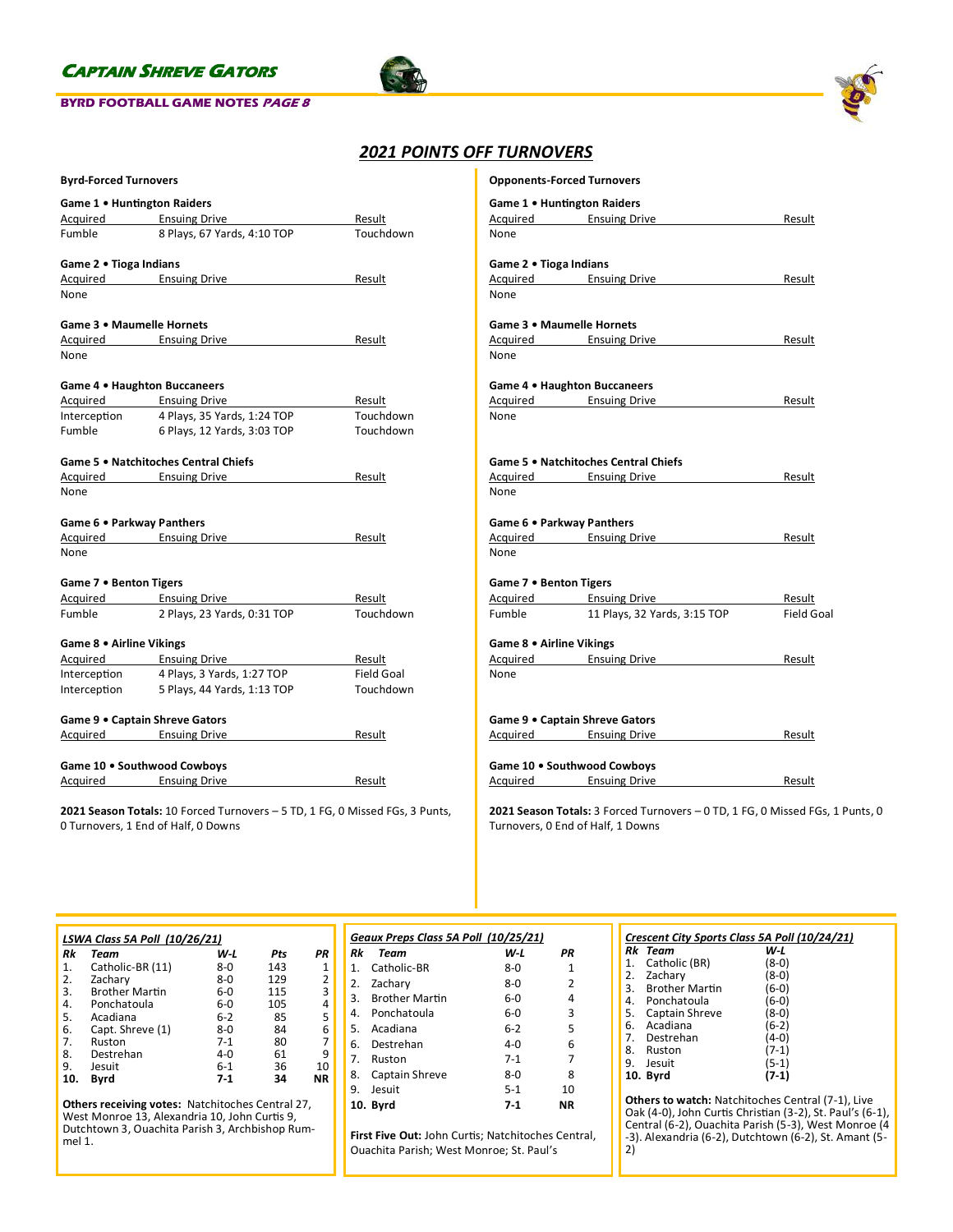### **BYRD FOOTBALL GAME NOTES PAGE 9**

| Byrd       |   | 23 |   | 6 | $-43$ |  |
|------------|---|----|---|---|-------|--|
| Huntington | 6 | o  | o | 8 | $-14$ |  |

- BHS Tyler Nichols 22 run (Michael Hamauei kick)
- HHS Tre Carter 45 pass from Kamron Evans (rush failed)
- BHS Devon Strickland 7 run (Hamauei kick)
- BHS Devon Strickland 58 run (Hamauei kick)
- BHS Mitchell Ramsey 47 run (Hamauei kick)
- BHS Safety, punt blocked out of end zone
- BHS Dixon Poirier 1 run (Matthew Booras kick)
- BHS Poirier 2 run (kick failed)

HHS - Tahj Kochinsky 8 pass from Evans (Kochinsky pass from Evans)

|                     | <b>BHS</b>  | HHS        |
|---------------------|-------------|------------|
| <b>First Downs</b>  | 18          | 12         |
| Rushing Att - Yards | 55-442      | 24-120     |
| Passing Yards       | q           | 137        |
| Passes (C-A-I)      | $1 - 2 - 0$ | $10-22-0$  |
| Punts-Avg.          | $1 - 31.0$  | $5 - 20.6$ |
| Fumbles-Lost        | $1 - 0$     | $1 - 1$    |
| Penalties-Yards     | $9 - 72$    | 6-84       |

#### **Individual Leaders**

**Rushing** - BHS: Strickland 24-206, Ramsey 7-107, Lake Lambert 8-76, Nichols 5-29, Poirier 9-21, Walker Fox 1-6, Team 1 -(-3); HHS: Gabe Sparks 8-78, Demajah Riley 9-26, Zyion Claville 2-10, Nehemiah Barret 1-6, Carter 2-2, Evans 2-(-2). **Passing** - BHS: Lambert 1-2-0 9; HHS: Evans 10-22-0 137. **Receiving** - BHS: Logan Pons 1-9; HHS: Carter 4-75, Kochinsky 3-55, John Solaman 1-13, Tadarius Summage 1-0, Riley 1-(-6).

| 2021 YARDSTICKS |  |
|-----------------|--|
|                 |  |

| Tioga                                     | 0 | з | Ω |   | -- 3  |
|-------------------------------------------|---|---|---|---|-------|
| Byrd                                      | ŋ | 6 | 6 | 6 | $-18$ |
| BHS - Mitchell Ramsey 1 run (kick failed) |   |   |   |   |       |
| THS - Ben Doughty 27 field goal           |   |   |   |   |       |
| BHS - Tyler Nichols 3 run (kick failed)   |   |   |   |   |       |

BHS - Nichols 2 run (rush failed)

|                          | <b>THS</b>    | <b>BHS</b>  |
|--------------------------|---------------|-------------|
| <b>First Downs</b>       | 13            | 17          |
| <b>Rushing Att-Yards</b> | 20-55         | 57-344      |
| Passing Yards            | 170           | 5           |
| Passes (C-A-I)           | $15 - 30 - 0$ | $1 - 4 - 0$ |
| Punts-Avg.               | $4 - 37.2$    | $3 - 38.3$  |
| Fumbles-Lost             | $0 - 0$       | $0 - 0$     |
| Penalties-Yards          | $9 - 68$      | $8 - 106$   |

#### **Individual Leaders**

**Rushing** - THS: Jeremiah Sellers 13-60, Gabe Sellers 7-(-5); BHS: Nichols 11-101, Ramsey 12-96, Lake Lambert 8-76, Dixon Poirier 7-77, Devon Strickland 14-46, Lake Lambert 8- 15, Logan Pons 1-5, Walker Fox 1-3, Josh Allen 3-1. **Passing** - THS: Sellers 15-30-0 170; BHS: Lambert 1-4-0 5. **Receiving** - THS: Dylan Boyd 5-64, Michael Johnson 4-66, Joshua Loyd 3-25, Kobe Tilmon 3-15; BHS: Poirier 1-5.

| <b>Maumelle</b> |  |    | $-21$ |
|-----------------|--|----|-------|
| Byrd            |  | 14 | $-24$ |

BHS - Mitchell Ramsey 79 punt return (Michael Hamauei kick)

MHS - Roderick Watts 44 pass from Weston Pierce (John Bruchhagen kick)

BHS - Ramsey 64 run (Hamauei kick)

BHS - Ramsey 1 run (Hamauei kick)

MHS - Hunter Specht 14 pass from Pierce (Bruchhagen kick) BHS - Hamauei 42 field goal

MHS - Pierce 1 run (Bruchhagen kick)

|                     | <b>MHS</b>    | <b>BHS</b>  |
|---------------------|---------------|-------------|
| <b>First Downs</b>  | 19            | 10          |
| Rushing Att - Yards | 26-89         | 43-221      |
| Passing Yards       | 266           | 8           |
| Passes (C-A-I)      | $21 - 31 - 0$ | $1 - 2 - 0$ |
| Punts-Avg.          | $4 - 32.8$    | $5 - 36.6$  |
| Fumbles-Lost        | $1 - 1$       | $0 - 0$     |
| Penalties-Yards     | $9 - 106$     | $8 - 83$    |

#### **Individual Leaders**

**Rushing** - MHS: Jason Crawford 10-52, Specht 1-23, Jordan Candler 11-20, Pierce 4-(-6); BHS: Ramsey 9-102, Devon Strickland 14-65, Tyler Nichols 7-22, Josh Allen 1-19, Dixon Poirier 5-10, Logan Pons 7-3.

**Passing** - MHS: Pierce 21-31-0 266; BHS: Pons 1-2-0 8. **Receiving** - MHS: Watts 11-55, Specht 6-88, Dez Williams 3- 23, Candler 1-0; BHS: Jackson Dufrene 1-8.

| Byrd     | 21 | 10 |   | $-38$ |
|----------|----|----|---|-------|
| Haughton |    |    | ŋ | -- 7  |

BHS - Mitchell Ramsey 37 run (Michael Hamauei kick)

- BHS Tyler Nichols 4 run (Hamauei kick)
- BHS Logan Pons 2 run (Hamauei kick)

BHS - Ramsey 9 run (Hamauei kick)

HHS - Joshua Sewell 57 pass from Collin Rains (Caleb Ebarb kick)

BHS - Hamauei 37 field goal

BHS - Dixon Poirier 1 run (Hamauei kick)

|                     | <b>BHS</b>  | HHS           |
|---------------------|-------------|---------------|
| <b>First Downs</b>  | 16          | 7             |
| Rushing Att - Yards | 50-282      | 26-42         |
| Passing Yards       | 58          | 79            |
| Passes (C-A-I)      | $5 - 8 - 0$ | $11 - 18 - 2$ |
| Punts-Avg.          | $3-40.3$    | $4 - 36.8$    |
| Fumbles-Lost        | $1 - 1$     | $1 - 1$       |
| Penalties-Yards     | 6-42        | $7 - 14$      |

#### **Individual Leaders**

**Rushing** - BHS: Ramsey 11-133, Pons 15-92, Poirier 13-45, Walker Fox 1-12, Josh Allen 1-1, J.D. Gallman 1-0, Nichols 8-(- 1); HHS - Rains 9-20, Landon Brossett 6-18, Tyler Rhodes 7- 15, Coleman Stafford 1-3, Bailey Felder 2-(-7), Jalen Lewis 1- (-7).

**Passing** - BHS: Pons 5-8-0 58; HHS - Rains 10-17-2 75, Lewis 1 -1-0 4.

**Receiving** - BHS: Nichols 2-43, Jackson Dufrene 2-9, Connor Ridenour 1-6; HHS - Lewis 3-8, Sewell 2-57, Tyson Kizzia 2-(- 5), Stafford 1-10, T. Rhodes 1-4, Adrian McClindon 1-4, Chan Lytle 1-1.

| Bvrd                                                                                                                                                                                                                                                                        |  |    |     | -- 10 |
|-----------------------------------------------------------------------------------------------------------------------------------------------------------------------------------------------------------------------------------------------------------------------------|--|----|-----|-------|
| BHS - Devon Strickland 5 run (Michael Hamauei kick)<br>NC - Justin Aaron 30 pass from B.J. Young (Sam Maggio kick)<br>BHS - Hamauei 41 field goal<br>NC - Justin Aaron 42 pass from B.J. Young (Maggio kick)<br>NC - Team safety<br>NC - Caylin Demars 29 run (Maggio kick) |  |    |     |       |
|                                                                                                                                                                                                                                                                             |  | NC | RHS |       |

**Natchitoches 0 7 7 9 -- 23**

| <b>First Downs</b>        | 11           | 8           |
|---------------------------|--------------|-------------|
| <b>Rushing Att -Yards</b> | 40-141       | 39-97       |
| Passing Yards             | 113          | 49          |
| Passes (C-A-I)            | $7 - 10 - 0$ | $3 - 6 - 0$ |
| Punts-Avg.                | $6 - 31.7$   | $5 - 37.6$  |
| Fumbles-Lost              | $1 - 0$      | $1 - 0$     |
| Penalties-Yards           | $8 - 88$     | $8 - 86$    |
|                           |              |             |

#### **Individual Leaders**

**Rushing** - NC: C. Demars 28-132, Jeremiah Miles 3-7, Young 9-2; BHS: Strickland 11-39, Lake Lambert 12-32, Mitchell Ramsey 7-21, Tyler Nichols 6-19, Dixon Poirier 2-10, Team 1- (-24).

**Passing** - NC: Young 7-10-0 113; BHS: Lambert 3-6-0 49. **Receiving** - NC: Aaron 3-93, Camryn Davis 2-19, Demars 1-3, Braylin Demars 1-(-2); BHS: Logan Pons 2-32, Strickland 1-17.

**Byrd 0 14 14 7 -- 35 Parkway 7 3 7 7 -- 24**

PHS - Ron Richmond 24 run (Aeron Burrell kick)

BHS - Mitchell Ramsey 87 run (Michael Hamauei kick)

BHS - Josh Allen 7 run (Hamauei kick)

PHS - Burrell 24 field goal

- BHS Tyler Nichols 9 run (Hamauei kick)
- PHS Jaylan White 29 run (Burrell kick)
- BHS Allen 33 run (Hamauei kick)

BHS - Devon Strickland 18 run (Hamauei kick)

PHS - White 14 run (Burrell kick)

|                    | <b>BHS</b>  | PHS           |
|--------------------|-------------|---------------|
| <b>First Downs</b> | 19          | 25            |
| Rushing Att -Yards | 52-512      | 44-259        |
| Passing Yards      | 21          | 154           |
| Passes (C-A-I)     | $1 - 3 - 0$ | $16 - 27 - 0$ |
| Punts-Avg.         | $2 - 29.5$  | $2 - 24.0$    |
| Fumbles-Lost       | 0-0         | $1 - 1$       |
| Penalties-Yards    | 11-140      | $3 - 21$      |

#### **Individual Leaders**

**Rushing** - BHS: Strickland 15-155, Ramsey 6-112, Dixon Poirier 15-101, Lake Lambert 7-72, Allen 3-41, Nichols 6-31; PHS - White 25-184, Richmond 17-69, Ed Moses 1-14, Cannon Link 1-(-8).

**Passing** - BHS: Lambert 1-3-0 21; PHS - Link 16-27 154. **Receiving** - BHS: Ramsey 1-21; PHS: Moses 8-63, Richmond 7-89, White 1-2.



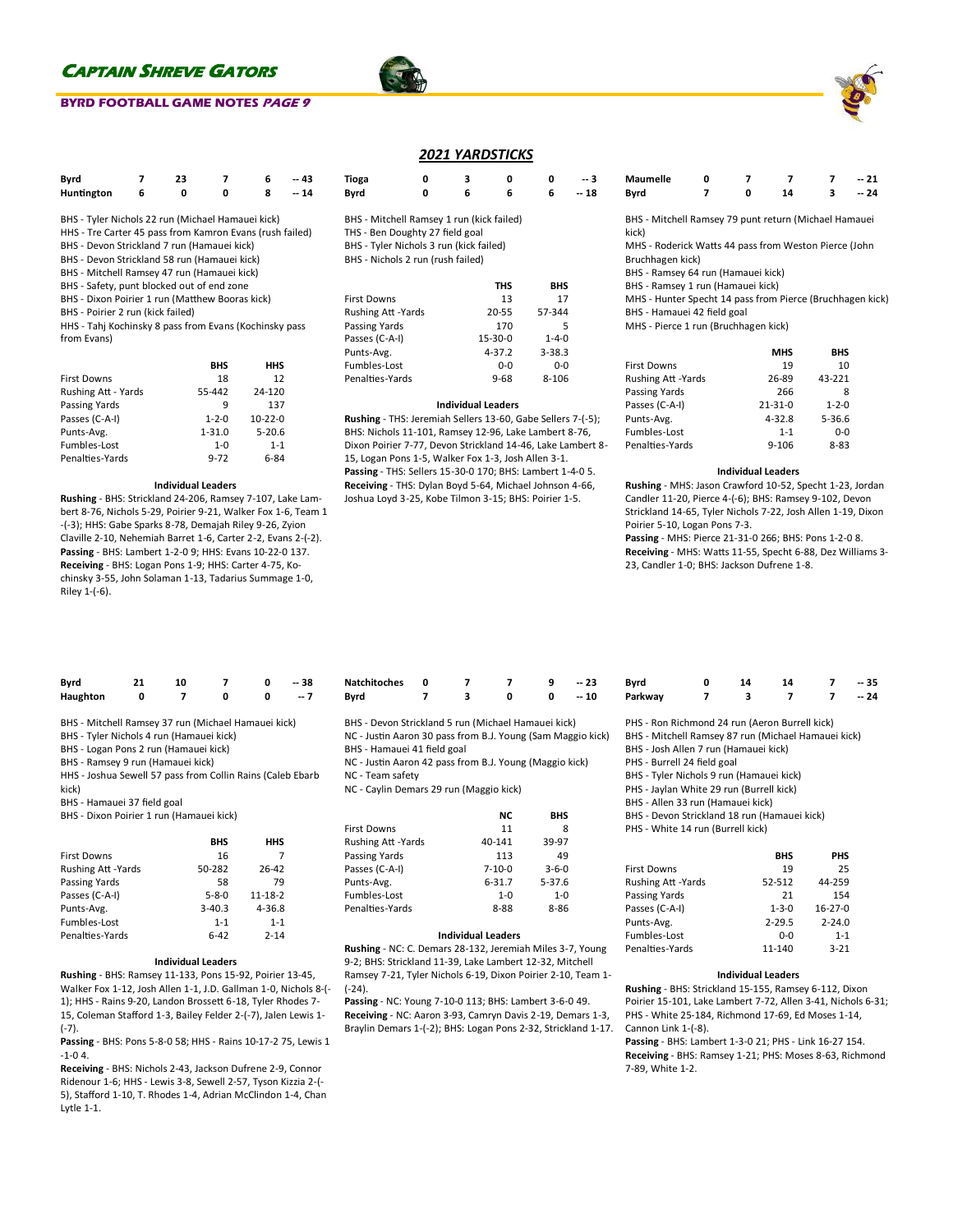### **BYRD FOOTBALL GAME NOTES PAGE 10**



## *2021 YARDSTICKS*

| Benton                                                         | 0  | 0  | 10 |   | $-17$ | Bvrd                                       | 10 | 20 | 14 |    | $-51$ |
|----------------------------------------------------------------|----|----|----|---|-------|--------------------------------------------|----|----|----|----|-------|
| Bvrd                                                           | 17 | 14 | 14 | 0 | $-45$ | Airline                                    |    |    | 0  | 13 | $-27$ |
| BHS - Mitchell Ramsey 3 run (Michael Hamauei kick)             |    |    |    |   |       | BHS - Michael Hamauei 31 field goal        |    |    |    |    |       |
| BHS - Hamauei 30 field goal                                    |    |    |    |   |       | AHS - Tre' Jackson 39 run (Ben Jump kick)  |    |    |    |    |       |
| BHS - Josh Allen 8 run (Hamauei kick)                          |    |    |    |   |       | BHS - Mitchell Ramsey 8 run (Hamauei kick) |    |    |    |    |       |
| BHS - Jackson Dufrene 25 pass from Lake Lambert (Hamauei       |    |    |    |   |       | BHS - Lake Lambert 9 run (Hamauei kick)    |    |    |    |    |       |
| kick)<br>AHS - Cameron Jefferson 35 pass from Ben Taylor (Jump |    |    |    |   |       |                                            |    |    |    |    |       |
| BHS - Ramsey 10 run (Hamauei kick)                             |    |    |    |   |       | kick)                                      |    |    |    |    |       |

- BEN R.J. Moore 31 field goal
- BHS Dixon Poirier 28 run (Hamauei kick)
- BEN Gray Walters 10 run (Moore kick)
- BHS Allen 40 run (Matthew Booras kick)
- BEN Greg Manning 5 run (Moore kick)

|                     | <b>RFN</b>    | <b>BHS</b>  |
|---------------------|---------------|-------------|
| <b>First Downs</b>  | 18            | 21          |
| Rushing Att - Yards | 39-172        | 50-421      |
| Passing Yards       | 188           | 27          |
| Passes (C-A-I)      | $13 - 32 - 0$ | $2 - 5 - 0$ |
| Punts-Avg.          | $4 - 33.8$    | $1 - 35.0$  |
| Fumbles-Lost        | $2 - 1$       | $3-2$       |
| Penalties-Yards     | $9 - 106$     | $6 - 52$    |

#### **Individual Leaders**

**Rushing** - BEN: Manning 19-138, Ethan Johnson 10-31, Walters 8-12, Andy Lim 1-(-2), Jeffrey King 1-(-7); BHS: Allen 8-122, Ramsey 8-74, Tyler Nichols 4-56, Devon Strickland 6- 48, Jacob McClure 10-47, Poirier 5-47, Lambert 4-21, J.D. Gallman 3-6, Walker Fox 1-1, Team 1-(-1).

**Passing** - BEN: Walters 11-27-0 141, King 2-5-0 47; BHS: Lambert 2-5-0 27.

**Receiving** - BEN: Pearce Russell 4-133, Moore 4-26, Cade Stewart 2-14, Lim 1-8, Evan Cole 1-4, Ethan Johnson 1-3; BHS: Dufrene 1-25, Allen 1-2.

| BHS - Michael Hamauei 31 field goal |  |
|-------------------------------------|--|

- re' Jackson 39 run (Ben Jump kick)
- Aitchell Ramsey 8 run (Hamauei kick)
- ake Lambert 9 run (Hamauei kick)
- ameron Jefferson 35 pass from Ben Taylor (Jump
- 
- BHS Josh Allen 5 run (Hamauei kick)
- BHS Ramsey 13 run (pass failed)
- BHS Devon Strickland 3 run (Hamauei kick)
- BHS Tyler Nichols 7 run (Hamauei kick)
- AHS Michael Johnson 4 run (kick blocked)
- AHS Ladarius Epps 33 run (P. Doerner kick)
- BHS Dixon Poirier 54 run (Hamauei kick)

|                           | <b>BHS</b>  | AHS        |
|---------------------------|-------------|------------|
| <b>First Downs</b>        | 21          | 20         |
| <b>Rushing Att -Yards</b> | 48-412      | 32-203     |
| Passing Yards             | 34          | 164        |
| Passes (C-A-I)            | $2 - 5 - 0$ | 18-30-2    |
| Punts-Avg.                | $1 - 35.0$  | $2 - 39.0$ |
| Fumbles-Lost              | $0-0$       | $1 - 1$    |
| Penalties-Yards           | 13-138      | $3 - 37$   |

#### **Individual Leaders**

**Rushing** - BHS: Strickland 16-151, Ramsey 6-90, Poirier 5-67, Lambert 10-64, Nichols 4-37, Walker Fox 1-6, Allen 2-4, J.D. Gallman 1-0, Team 2-(-2), Jayden Anderson 1-(-5); AHS - T. Jackson 8-81, M. Johnson 16-49, Epps 3-43, Taylor 2-17, Joseph Johnson 2-8, Kylin Jackson 1-5.

**Passing** - BHS: Lambert 2-4-0 34, Hamauei 0-1-0 0, Gallman 0-0-0 0; AHS - Taylor 18-29-2 164, Epps 0-1-0 0. **Receiving** - BHS: Patrick Snead 1-20, Logan Pons 1-14; AHS: Jo. Johnson 4-31, Bob Patterson 4-27, M. Johnson 3-36, Daxton Chavez 2-19. C. Montgomery 2-4, C. Jefferson 1-35, Kameron Allen 1-10, Bryson Broom 1-2.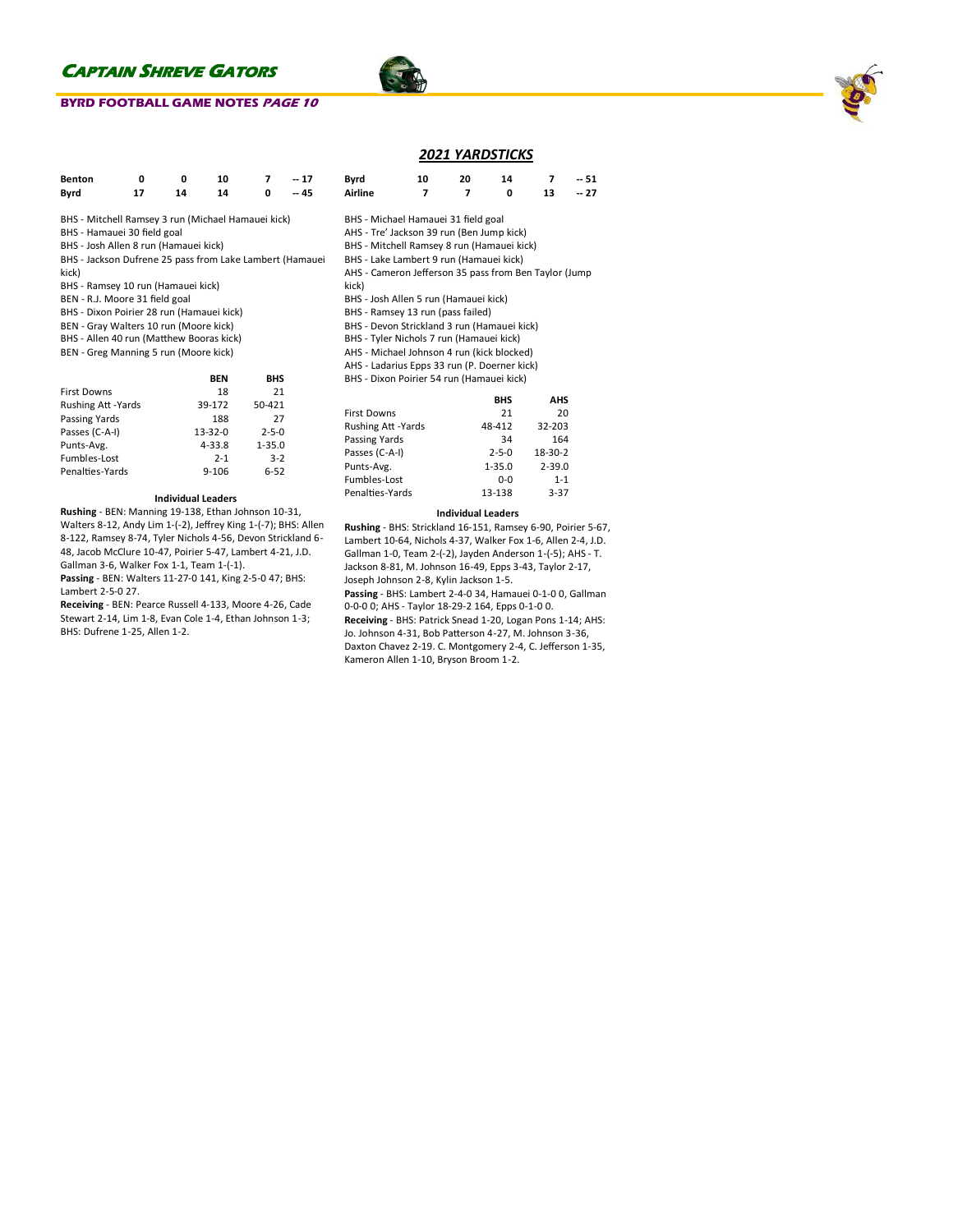**BYRD FOOTBALL GAME NOTES PAGE 11**

| 9/2  | <b>Huntington Raiders</b><br>vs. Byrd  L, 43-14 |
|------|-------------------------------------------------|
| 9/10 | at Mansfield  W, 40-20                          |
| 9/17 | at Parkway W, 38-31                             |
| 9/24 | vs. Loyola  W, 46-25                            |
| 10/1 | at Evangel*  W, 36-34 OT                        |
| 10/8 | at Bastrop* W, 64-0                             |
|      | 10/14 at Woodlawn*W, 44-6                       |
|      | 10/22 vs. Franklin Parish* W, 62-16             |
|      | 10/29 at Minden*  7 p.m.                        |
|      |                                                 |
|      |                                                 |

| 9/3  | Tioga Indians<br>at Comeaux L, 21-20 |
|------|--------------------------------------|
| 9/10 | at Byrd L, 18-3                      |
| 9/17 | vs. Pineville W, 7-6                 |
| 9/24 | at Many L, 46-7                      |
|      | 10/1 vs. Jena L,14-7                 |
|      | 10/8 at Peabody* W, 38-26            |
|      | 10/15 vs. Bolton*  W, 46-7           |
|      | 10/22 at Eunice  L, 28-7             |
|      | 10/29 vs. Leesville*  7 p.m.         |
|      | 11/5 at DeRidder* 7 p.m.             |
|      |                                      |

| 8/27 | <b>Maumelle Hornets</b><br>at Sylvan Hills  W, 31-21 |
|------|------------------------------------------------------|
| 9/3  | vs. Robinson  L, 47-44 (OT)                          |
| 9/10 | at Vilonia L, 34-32                                  |
| 9/16 | at Byrd  L, 24-21                                    |
| 9/24 | at L.R. Christian*  L, 16-10                         |
|      | 10/1 vs. Beebe*  W, 35-17                            |
| 10/8 | at Jacksonville*  W, 49-15                           |
|      | 10/15 vs. Pulaski Acad.*  L, 42-14                   |
|      | 10/22 at White Hall*  L, 45-12                       |
|      | 10/29 vs. Watson Chapel*  7 p.m.                     |
|      |                                                      |

| 9/3  | <b>Haughton Buccaneers</b><br>vs. Red River  W, 55-49 |
|------|-------------------------------------------------------|
| 9/10 | at Northwood L, 27-20                                 |
| 9/17 | vs. B.T.W.  W, 40-0                                   |
| 9/24 | vs. Byrd*  L, 38-7                                    |
| 10/1 | vs. Benton*L, 42-21                                   |
| 10/8 | at Airline*  W, 10-7                                  |
|      | 10/15 at Southwood* W, 34-0                           |
|      | 10/21 at Captain Shreve* L, 52-14                     |
|      | 10/29 vs. Natchitoches*  7 p.m.                       |
|      | 11/5 at Parkway*  7 p.m.                              |
|      |                                                       |

|      | <b>Natchitoches Chiefs</b>        |      | <b>Parkway Panthers</b>         |
|------|-----------------------------------|------|---------------------------------|
| 9/3  | at WoodlawnW, 34-0                | 9/3  | at Minden  W, 45-14             |
| 9/9  | vs. Peabody  W, 41-14             | 9/10 | vs. North DeSoto  W, 42-13      |
| 9/17 | vs. West Ouachita W, 34-6         | 9/17 | vs. Huntington  L, 38-31        |
| 9/24 | at Airline* W, 28-7               |      | 9/24 at Benton*  W, 30-23       |
|      | 10/1 at Byrd*  W, 23-10           | 9/30 | at Captain Shreve*  L, 46-21    |
|      | 10/8 vs. Southwood*W, 37-6        |      | 10/7 vs. Byrd* L, 35-24         |
|      | 10/15 at Captain Shreve* L, 31-20 |      | 10/15 vs. Airline*  W, 34-17    |
|      | 10/21 at Parkway*  W, 38-21       |      | 10/21 at Natchitoches*  L,38-21 |
|      | 10/29 at Haughton*  7 p.m.        |      | 10/29 at Southwood* 7 p.m.      |
|      |                                   |      |                                 |
|      |                                   |      |                                 |

| 9/2  | <b>Benton Tigers</b><br>at Northwood  W, 12-7 |
|------|-----------------------------------------------|
| 9/10 | at Barbe W, 49-40                             |
| 9/17 | vs. Richwood W, 41-12                         |
|      | 9/24 vs. Parkway* L, 30-23                    |
|      | 10/1 at Haughton* W, 42-21                    |
| 10/8 | at Captain Shreve*  L, 48-35                  |
|      | 10/14 at Byrd*L, 45-17                        |
|      | 10/22 vs. Southwood* W, 50-16                 |
|      | 10/29 vs. Airline*  7 p.m.                    |
|      | 11/5 at Natchitoches* 7 p.m.                  |

| 9/3  | <b>Airline Vikings</b><br>vs. Ouachita L, 20-3 |
|------|------------------------------------------------|
| 9/10 | at Union Parish L, 43-20                       |
| 9/17 | at Ruston L, 50-0                              |
| 9/24 | vs. Natchitoches* L, 28-7                      |
| 9/30 | at Southwood*  W, 36-14                        |
| 10/8 | vs. Haughton* L, 10-7                          |
|      | 10/15 at Parkway* L, 34-17                     |
|      | 10/22 vs. Byrd*L, 51-27                        |
|      | 10/29 at Benton* 7 p.m.                        |
|      | 11/5 at Captain Shreve* 7 p.m.                 |
|      |                                                |

| 9/3  | <b>Captain Shreve Gators</b><br>at North DeSoto  W, 30-9 |
|------|----------------------------------------------------------|
| 9/11 | vs. Leesville  W, 54-0                                   |
| 9/17 | vs. Union Parish W, 22-21                                |
| 9/24 | vs. Southwood* W, 2-0 (f)                                |
| 9/30 | vs. Parkway*  W, 46-21                                   |
| 10/8 | vs. Benton*  W, 48-35                                    |
|      | 10/15 vs. Natchitoches*  W, 31-20                        |
|      | 10/21 vs. Haughton* W, 52-14                             |
|      |                                                          |
|      |                                                          |
|      |                                                          |

|      | <b>Southwood Cowboys</b><br>9/3 vs. Ouachita Christian L, 40-0 |
|------|----------------------------------------------------------------|
| 9/10 | vs. Woodlawn  L, 20-16                                         |
| 9/17 | at L.C. College Prep  L, 37-0                                  |
| 9/24 | vs. Capt. Shreve* L, 2-0 (f)                                   |
| 9/30 | vs. Airline* L, 36-14                                          |
|      | 10/8 at Natchitoches*  L, 37-6                                 |
|      | 10/15 vs. Haughton* L, 34-0                                    |
|      | 10/22 at Benton*  L, 50-16                                     |
|      | 10/29 vs. Parkway*  7 p.m.                                     |
|      |                                                                |
|      |                                                                |

## *Week 8 Division 1 Scores*

Zachary 48, **Scotlandville** 32 **Catholic BR** 53, St. Amant 7 Dutchtown 41, **McKinley** 6 **St. Paul's** 21, Mandeville 20 OT **Bro. Martin** 35, Carencro 6 **Jesuit** 20, **Shaw** 6 **John Curtis** 39,**Holy Cross** 20 **Rummel** 24, **St. Augustine** 14

## *Week 9 Division 1 Matchups*

**10/29 Scotlandville** vs. Live Oak **10/29 McKinley** vs. East Ascension **10/29 Catholic BR** vs. Woodlawn BR **10/29 St. Paul's** at Ponchatoula **10/29 Bro. Martin** vs. **Holy Cross 10/29 Jesuit** vs. H.L. Bourgeois **10/30 John Curtis** vs. **Rummel 10/30 St. Augustine** vs. **Shaw**

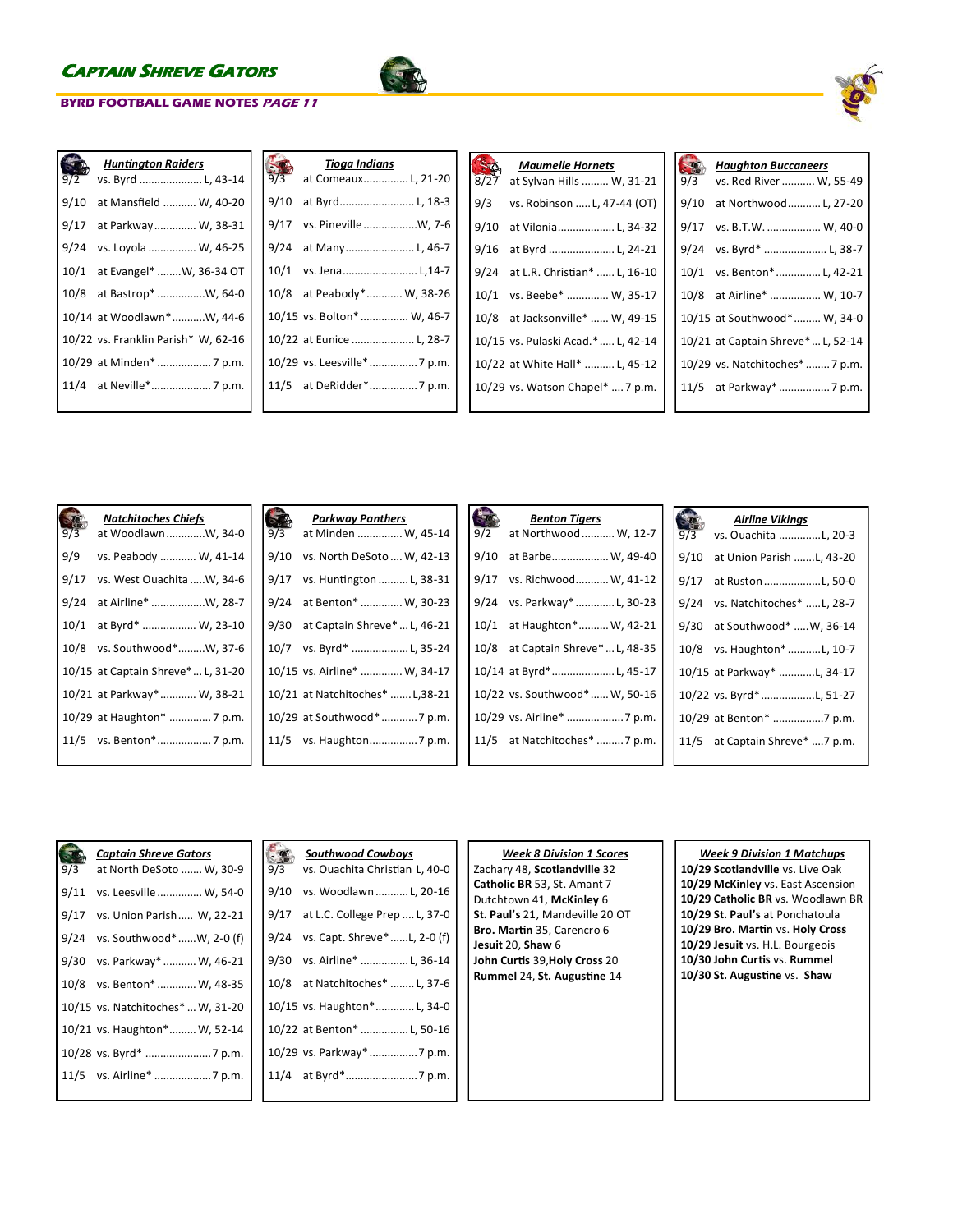

# *2021 BYRD YELLOW JACKETS FOOTBALL SCHEDULE AND RESULTS (7-1, 5-1)*

**FOR** 

| <b>DATE</b>          | <b>OPPONENT</b>                  | <b>LOCATION</b>                  | <b>RESULTS</b> |               |
|----------------------|----------------------------------|----------------------------------|----------------|---------------|
| Thu., Sep. 2         | at Huntington Raiders            | <b>Independence Stadium</b>      | W, 43-14       |               |
| <b>Fri., Sep. 10</b> | vs. Tioga Indians^               | <b>Independence Stadium</b>      | W, 18-3        |               |
| Thu., Sep. 16        | vs. Maumelle, Ark. Hornets       | Lee Hedges Stadium               | W, 24-21       | - A           |
| <b>Fri., Sep. 24</b> | at Haughton Buccaneers*          | <b>Harold Harlan Stadium</b>     | W, 38-7        | <b>STATE</b>  |
| Fri., Oct. 1         | vs. Natchitoches Central Chiefs* | Lee Hedges Stadium (HC)          | L, 23-10       | $\frac{1}{2}$ |
| Thu., Oct. 7         | at Parkway Panthers*             | <b>Preston Crownover Stadium</b> | W, 35-24       | $\rightarrow$ |
| Thu., Oct. 14        | vs. Benton Tigers*               | Lee Hedges Stadium               | W, 45-17       | $-10$         |
| Fri., Oct. 22        | at Airline Vikings*              | <b>Airline Stadium</b>           | W, 51-27       | $\mathcal{L}$ |
| Thu., Oct. 28        | vs. Captain Shreve Gators*       | Lee Hedges Stadium (Home)        | 7 p.m.         | $\mathcal{F}$ |
| Thu., Nov. 4         | vs. Southwood Cowboys*           | Lee Hedges Stadium (Home)        | 7 p.m.         |               |
| <b>Fri., Nov. 12</b> | <b>Division I Playoffs**</b>     | <b>TBA</b>                       | <b>TBA</b>     |               |
|                      |                                  |                                  |                |               |

**^ - Battle on the Border X**

**\* - District 1-5A games**

**HC - Homecoming**

**\*\* - Division I Playoffs**

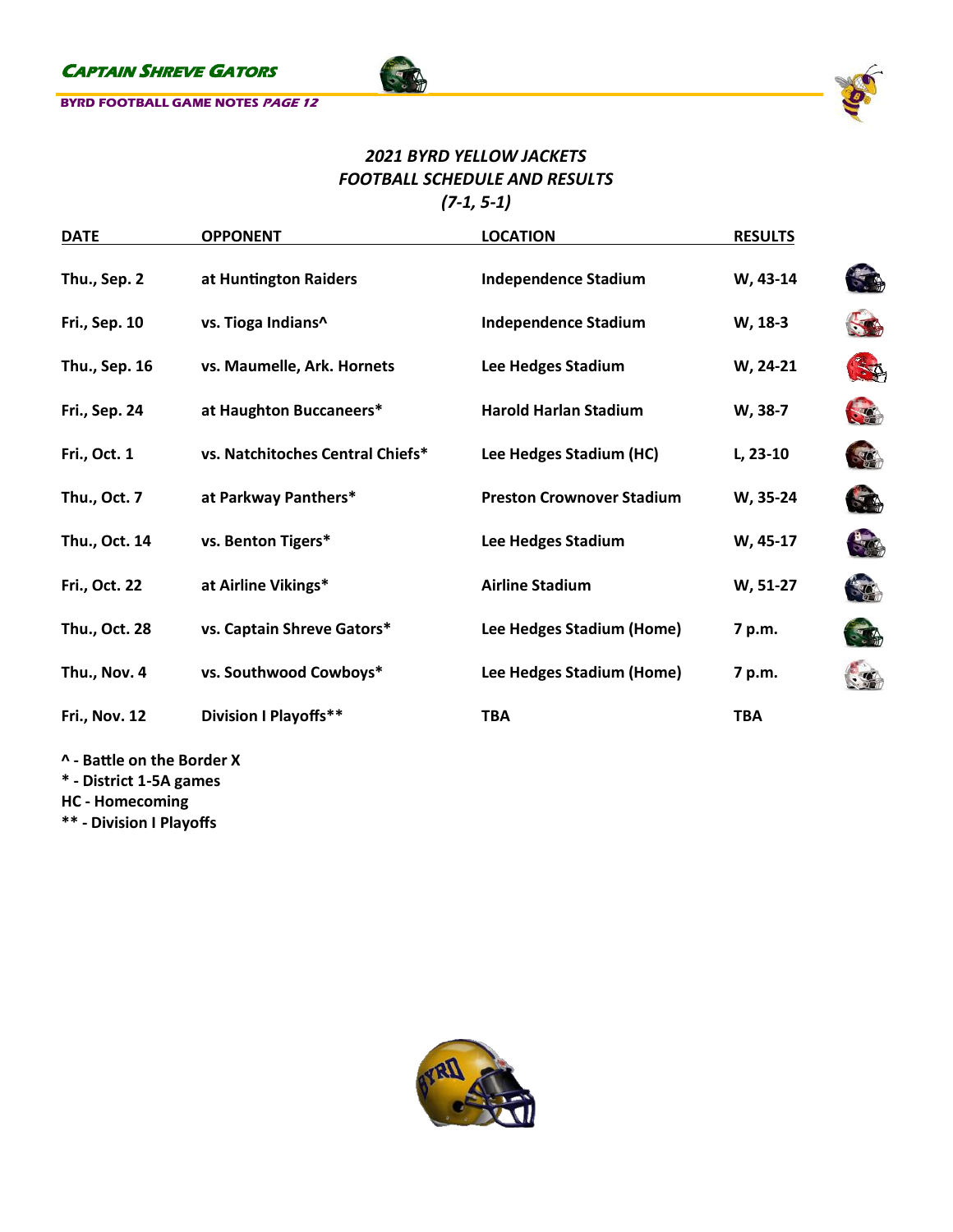### **BYRD FOOTBALL GAME NOTES PAGE 13**



# *2021 BYRD YELLOW JACKETS TEAM STATISTICS*

T

| SCORE BY QUARTERS                          | 1st     | 2nd     | 3rd       | 4th           |                              | Total     |             |
|--------------------------------------------|---------|---------|-----------|---------------|------------------------------|-----------|-------------|
| ------                                     | $- - -$ | $- - -$ | $- - -$   | $- - -$       |                              | $- - -$   |             |
| Byrd Yellow Jackets.                       | 69      | 90      | 76        | 29            | $\qquad \qquad \blacksquare$ | 264       |             |
| Opponents                                  | 20      | 34      | 31        | 51            | $\qquad \qquad \blacksquare$ | 136       |             |
| TEAM STATISTICS                            |         |         |           |               | <b>BYRD</b>                  |           | <b>OPP</b>  |
|                                            |         |         |           |               |                              |           |             |
| SCORING                                    |         |         |           |               | 264                          |           | 136         |
| Points Per Game                            |         |         |           |               | 33.0                         |           | 17.0        |
| Points Off Turnovers                       |         |         |           |               | 31                           |           | 3           |
| FIRST DOWNS                                |         |         |           |               | 130                          |           | 125         |
| Rushing                                    |         |         |           |               | 112                          |           | 59          |
| Passing                                    |         |         |           |               | 8                            |           | 57          |
| Penalty                                    |         |         |           |               | 10                           |           | 9           |
| RUSHING YARDAGE                            |         |         |           |               | 2731                         |           | 1081        |
| Yards gained rushing                       |         |         |           |               | 2852                         |           | 1275        |
| Yards lost rushing                         |         |         |           |               | 121                          |           | 194         |
| Rushing Attempts                           |         |         |           |               | 394                          |           | 251         |
| Average Per Rush                           |         |         |           |               | 6.9                          |           | 4.3         |
| Average Per Game                           |         |         |           | 341.4         |                              |           | 135.1       |
| TDs Rushing                                |         |         |           |               | 34                           |           | 10          |
| PASSING YARDAGE                            |         |         |           |               | 211                          |           | 1271        |
| Comp-Att-Int                               |         |         |           | $16 - 35 - 0$ |                              | 111-200-4 |             |
| Average Per Pass                           |         |         |           |               | 6.0                          |           | 6.4         |
| Average Per Catch                          |         |         |           |               | 13.2                         |           | 11.5        |
| Average Per Game                           |         |         |           |               | 26.4                         |           | 158.9       |
| TDs Passing                                |         |         |           |               | 1                            |           | 8           |
| TOTAL OFFENSE                              |         |         |           |               | 2942                         |           | 2352        |
| Total Plays                                |         |         |           |               | 429                          |           | 451         |
| Average Per Play                           |         |         |           |               | 6.9                          |           | 5.2         |
| Average Per Game                           |         |         |           | 367.8         |                              |           | 294.0       |
| KICK RETURNS: #-Yards                      |         |         |           | $15 - 266$    |                              |           | $27 - 469$  |
| PUNT RETURNS: #-Yards                      |         |         |           | $8 - 216$     |                              |           | $4 - 30$    |
| INT RETURNS: #-Yards                       |         |         |           |               | $4 - 41$                     |           | 0-0         |
| KICK RETURN AVERAGE<br>PUNT RETURN AVERAGE |         |         |           |               | 17.7                         |           | 17.4<br>7.5 |
| INT RETURN AVERAGE                         |         |         |           |               | 27.0                         |           |             |
| FUMBLES-LOST                               |         |         |           |               | 10.2<br>$7 - 3$              |           | 0.0<br>8-6  |
| PENALTIES-Yards                            |         |         |           | 69-719        |                              |           | 49-524      |
| Average Per Game                           |         |         |           |               | 89.9                         |           | 65.5        |
| PUNTS-Yards                                |         |         |           | $21 - 767$    |                              |           | 31-981      |
| Average Per Punt                           |         |         |           |               | 36.5                         |           | 31.6        |
| Net punt average                           |         |         |           |               | 34.1                         |           | 24.7        |
| KICKOFFS-Yards                             |         |         |           | 49-2381       |                              |           | 25-948      |
| Average Per Kick                           |         |         |           |               | 48.6                         |           | 37.9        |
| Net kick average                           |         |         |           |               | 32.5                         |           | 25.7        |
| TIME OF POSSESSION/Game                    |         |         |           | 26:11         |                              |           | 22:45       |
| 3RD-DOWN Conversions                       |         |         |           | 32/78         |                              |           | 24/89       |
| 3rd-Down Pct                               |         |         |           |               | 41%                          |           | 27%         |
| 4TH-DOWN Conversions                       |         |         |           | 10/18         |                              |           | 10/20       |
| 4th-Down Pct                               |         |         |           |               | 56%                          |           | 50%         |
| SACKS BY-Yards                             |         |         |           |               | 8-28                         |           | $3 - -1$    |
| MISC YARDS                                 |         |         |           |               | 0                            |           | 0           |
| TOUCHDOWNS SCORED                          |         |         |           |               | 36                           |           | 18          |
| FIELD GOALS-ATTEMPTS                       |         |         |           |               | $5 - 5$                      |           | $3 - 5$     |
| ON-SIDE KICKS                              |         |         |           |               | 0-0                          |           | 1-1         |
| RED-ZONE SCORES                            |         |         | $(28-31)$ |               | 90%                          | $(8-10)$  | 80%         |
| RED-ZONE TOUCHDOWNS                        |         |         | $(25-31)$ |               | 81%                          | $(5-10)$  | 50%         |
| PAT-ATTEMPTS                               |         |         | $(31-34)$ |               | 91%                          | $(15-16)$ | 94%         |
|                                            |         |         |           |               |                              |           |             |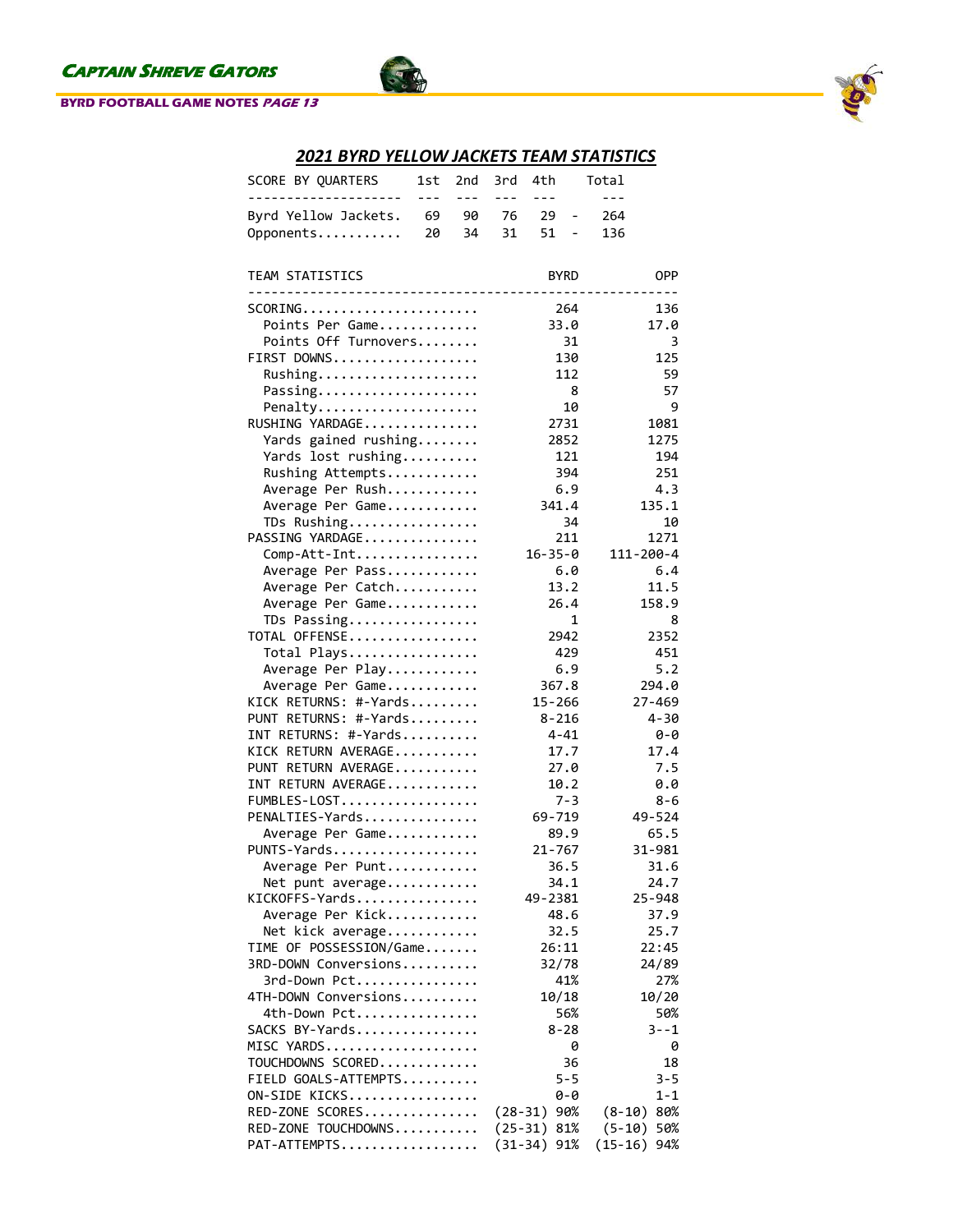

## **BYRD FOOTBALL GAME NOTES PAGE 14**



## *2021 BYRD YELLOW JACKETS OFFENSIVE STATISTICS*

| RUSHING                                           |                 |                | GP Att Gain Loss |         |                         | Net                 |                          |           | Avg TD Long Avg/G |          |              |
|---------------------------------------------------|-----------------|----------------|------------------|---------|-------------------------|---------------------|--------------------------|-----------|-------------------|----------|--------------|
| M. Ramsey                                         | 8               | 66             | 747              |         | 12                      | 735                 | 11.1                     | 11        | 87                | 91.9     |              |
| D. Strickland                                     | 7               | 100            | 713              |         | $\overline{\mathbf{3}}$ | 710                 | 7.1                      | 5         |                   | 58 101.4 |              |
| D. Poirier                                        | 8               | 61             | 381              |         | $\overline{\mathbf{3}}$ | 378                 | 6.2                      | 5         | 54                | 47.2     |              |
| T. Nichols                                        | 8               | 51             | 321              |         | 27                      | 294                 | 5.8                      | 6         | 53                | 36.8     |              |
| L. Lambert                                        | 6               | 49             | 310              |         | 30                      | 280                 | 5.7                      | 1         | 49                | 46.7     |              |
| J. Allen                                          | 6               | 18             | 190              |         | 2                       | 188                 | 10.4                     | 5         | 40                | 31.3     |              |
| L. Pons                                           | 7               | 23             | 101              |         | 1                       | 100                 | 4.3                      | 1         | 35                | 14.3     |              |
| J. McClure                                        | $\mathbf{1}$    | 10             | 52               |         | 5                       | 47                  | 4.7                      | 0         | 16                | 47.0     |              |
| W. Fox                                            | 5               | $-5$           | 28               |         |                         | $0$ 28              | 5.6                      | 0         | 12                | 5.6      |              |
| J.D. Gallman                                      | 5               | 5              | 9                |         | 3                       | - 6                 | 1.2                      | 0         | $\overline{4}$    | 1.2      |              |
| J. Anderson                                       | $\mathbf{1}$    | $\mathbf{1}$   | 0                |         | 5                       | $-5$                | -5.0                     | 0         | 0                 | $-5.0$   |              |
| <b>TEAM</b>                                       | 6               | 5              | 0                |         | 30                      | -30                 | -6.0                     | - 0       |                   | 0 -5.0   |              |
| Total                                             | 8               |                | 394 2852         |         |                         | 121 2731            | 6.9                      | 34        |                   | 87 341.4 |              |
| Opponents 8                                       |                 |                | 251 1275         |         |                         | 194 1081            | 4.3                      | 10        |                   | 39 135.1 |              |
| PASSING                                           |                 |                |                  |         |                         |                     | GP Effic Cmp-Att-Int Pct | Yds       |                   |          | TD Lng Avg/G |
|                                                   |                 |                |                  |         |                         |                     |                          |           |                   |          |              |
| L. Lambert                                        | $6\overline{6}$ | 106.17         |                  | 10-24-0 |                         |                     | 41.7                     | 145       | 1                 | 25       | 24.2         |
| L. Pons                                           | $7\overline{ }$ | 115.44         |                  | 6-10-0  |                         |                     | 60.0                     | 66        | 0                 | 26       | 9.4          |
| M. Hamauei                                        | 7 0.00          |                |                  | 0-1-0   |                         |                     | 0.0                      |           | 0<br>0            | 0        | 0.0          |
| J.D. Gallman 5 0.00                               |                 |                |                  | 0-0-0   |                         |                     | 0.0                      |           | 0                 | 0 0      | 0.0          |
| Total                                             | 8               |                | 105.78           |         |                         | 16-35-0             | 45.7                     | 211       | 1                 | 26       | 26.4         |
| Opponents 8                                       |                 |                | 118.08           |         |                         | 111-200-4           |                          | 55.5 1271 | 8                 |          | 57 158.9     |
| <b>GP</b><br>RECEIVING<br>----------------------- |                 |                | No. Yds Avg      |         |                         |                     | TD Long Avg/G            |           |                   |          |              |
| L. Pons                                           | 7               | 4              | 55               |         | 13.8                    | 0                   | 17                       | 7.9       |                   |          |              |
| J. Dufrene                                        | 5 <sub>1</sub>  | 4              | 42               |         | 10.5                    | 1                   | 25                       | 8.4       |                   |          |              |
| T. Nichols                                        | 8               | $\mathbf{2}$   | 43               |         | 21.5                    | 0                   | 26                       | 5.4       |                   |          |              |
| M. Ramsey                                         | 8               | $\mathbf{1}$   | 21               |         | 21.0                    | 0                   | 21                       | 2.6       |                   |          |              |
| P. Snead                                          | 4               | $\mathbf{1}$   | 20               |         | 20.0                    | 0                   | 20                       | 5.0       |                   |          |              |
| D. Strickland 7                                   |                 |                | $1\quad 17$      |         | 17.0                    | 0                   | 17                       | 2.4       |                   |          |              |
| C. Ridenour                                       | 5 <sub>1</sub>  | 1              | 6                |         | 6.0                     | 0                   | 6                        | 1.2       |                   |          |              |
| D. Poirier                                        | 8               | $\mathbf{1}$   | 5                |         | 5.0                     | 0                   | 5                        | 0.6       |                   |          |              |
| J. Allen                                          | 6               | $\mathbf{1}$   | $\overline{2}$   |         | 2.0                     | 0                   | $\overline{2}$           | 0.3       |                   |          |              |
| Total                                             | 8               | 16             | 211              |         | 13.2                    | 1                   | 26                       | 26.4      |                   |          |              |
| Opponents                                         | 8               |                | 111 1271         |         | 11.5                    | 8                   |                          | 57 158.9  |                   |          |              |
|                                                   |                 |                |                  |         |                         |                     |                          |           |                   |          |              |
| PUNT RETURNS No.                                  |                 |                |                  |         |                         | Yds Avg TD Long     |                          |           |                   |          |              |
| M. Ramsey                                         | $\overline{6}$  |                | 210              | 35.0    | 1                       | 79                  |                          |           |                   |          |              |
| C. Jones                                          |                 | $\mathbf{1}$   | 6                | 6.0     | 0                       | 0                   |                          |           |                   |          |              |
| B. Brossette                                      |                 | $\mathbf{1}$   | 0                | 0.0     | 0                       | - 8                 |                          |           |                   |          |              |
| Total                                             |                 | 8 216          |                  | 27.0    | 1                       | 79                  |                          |           |                   |          |              |
| Opponents                                         |                 | 4 30           |                  | 7.5     | 0                       | 21                  |                          |           |                   |          |              |
|                                                   |                 |                |                  |         |                         |                     |                          |           |                   |          |              |
| INTERCEPTIONS                                     |                 |                |                  |         |                         | No. Yds Avg TD Long |                          |           |                   |          |              |
| Ju. Partington                                    | $\mathbf{1}$    |                | 27               | 27.0    | 0                       | 27                  |                          |           |                   |          |              |
| J. Jordan                                         | 1               |                | - 0              | 0.0     | 0                       | 0                   |                          |           |                   |          |              |
| R. Todd                                           | $\mathbf{1}$    |                | 0                | 0.0     | 0                       | 0                   |                          |           |                   |          |              |
| I. Ford                                           | $\mathbf{1}$    |                | 14               | 14.0    | 0                       | 14                  |                          |           |                   |          |              |
| Total                                             |                 | $\overline{4}$ | 41               | 10.2    | 0                       | 27                  |                          |           |                   |          |              |
| Opponents                                         | 0               |                | - 0              | 0.0     | 0                       | 0                   |                          |           |                   |          |              |
| KICK RETURNS No. Yds Avg TD Long                  |                 |                |                  |         |                         |                     |                          |           |                   |          |              |
| M. Ramsey                                         |                 | 7 <sup>7</sup> | 129              | 18.4 0  |                         | 36                  |                          |           |                   |          |              |
| L. Pons                                           | 2               |                | - 36             | 18.0    | 0                       | 20                  |                          |           |                   |          |              |
| D. Poirier                                        |                 | $\overline{2}$ | 13               | 6.5     | 0                       | 7                   |                          |           |                   |          |              |
| J. Dufrene                                        | $\overline{2}$  | $\frac{1}{33}$ |                  | 16.5    | 0                       | 19                  |                          |           |                   |          |              |
| C. Jones                                          | $\mathbf{1}$    |                | 30               | 30.0    | 0                       | 30                  |                          |           |                   |          |              |
| D. Strickland                                     | $\mathbf{1}$    |                | 25               | 25.0    | 0                       | 25                  |                          |           |                   |          |              |
| Total                                             |                 | 15             | 266              | 17.7    | 0                       | 36                  |                          |           |                   |          |              |
| Opponents                                         | 27              |                | 469              | 17.4 0  |                         | 53                  |                          |           |                   |          |              |
|                                                   |                 |                |                  |         |                         |                     |                          |           |                   |          |              |
| FUMBLE RETURNS                                    | No.             |                |                  |         |                         | Yds Avg TD Long     |                          |           |                   |          |              |
| J. Jordan                                         | 1               |                | 0                | 0.0     | 0                       | 0                   |                          |           |                   |          |              |

| Total<br>Opponents                                                      |                                | 1<br>0                                  | 0<br>0                  | 0.0<br>0<br>0.0<br>0     | 0<br>0         |    |              |                      |              |            |                                   |
|-------------------------------------------------------------------------|--------------------------------|-----------------------------------------|-------------------------|--------------------------|----------------|----|--------------|----------------------|--------------|------------|-----------------------------------|
| SCORING                                                                 | TD                             | FGs                                     |                         |                          |                |    |              | ------- PATs ------- |              |            | Kick Rush Rcv Pass DXP Saf Points |
| M. Ramsey                                                               |                                | 12  0  - 0  0  - 0                      |                         |                          | 0-0            |    | 0            | 0-0                  | 0            | 0          | 72                                |
| M. Hamauei                                                              |                                | 0 5-5 29-29                             |                         |                          | 0-0            |    | 0            | 0-0                  | 0            | 0          | 44                                |
| T. Nichols                                                              | 6                              | 0-0                                     |                         | 0-0                      | 0-0            |    | 0            | 0-0                  | 0            | 0          | 36                                |
| D. Poirier<br>D. Strickland                                             | 5<br>5                         | 0-0<br>0-0                              |                         | 0-0                      | 0-0<br>0-0     |    | 0<br>0       | 0-0<br>0-0           | 0<br>0       | 0<br>0     | 30<br>30                          |
| J. Allen                                                                | 5                              | 0-0                                     |                         | 0-0<br>0-0               | 0-0            |    | 0            | 0-0                  | 0            | 0          | 30                                |
| L. Lambert                                                              | $\mathbf{1}$                   | 0-0                                     |                         | 0-0                      | 0-1            |    | 0            | 0-0                  | 0            | 0          | -6                                |
| L. Pons                                                                 | $\mathbf{1}$                   | 0-0                                     |                         | 0-0                      | 0-0            |    | 0            | 0-0                  | 0            | 0          | 6                                 |
| J. Dufrene                                                              | $\mathbf{1}$                   | 0-0                                     |                         | 0-0                      | 0-0            |    | 0            | 0-0                  | 0            | 0          | 6                                 |
| TEAM                                                                    | 0                              | 0-0                                     |                         | 0-0                      | 0-0            |    | 0            | 0-0                  | 0            | 1          | 2                                 |
| M. Booras                                                               | 0                              | 0-0                                     |                         | $2 - 5$                  | 0-0            |    | 0            | 0-0                  | 0            | 0          | $\overline{2}$                    |
| Total                                                                   |                                | 36 5-5 31-34                            |                         |                          | $0 - 1$        |    | 0            | 0-0                  | 0            | 1          | 264                               |
| Opponents                                                               |                                | 18  3  - 5  15  - 16                    |                         |                          | 0-1            |    | $\mathbf{1}$ | $1 - 1$              | 0            | 1          | 136                               |
| TOTAL OFFENSE G Plays Rush Pass Total Avg/G                             |                                |                                         |                         |                          |                |    |              |                      |              |            |                                   |
| M. Ramsey                                                               | 8                              | 66                                      | 735                     | 0                        | 735            |    |              | 91.9                 |              |            |                                   |
| D. Strickland                                                           | 7                              | 100                                     | 710                     | 0                        |                |    |              | 710 101.4            |              |            |                                   |
| L. Lambert                                                              | 6                              | 73                                      | 280                     | 145                      |                |    |              | 425 70.8             |              |            |                                   |
| D. Poirier                                                              | 8                              | 61                                      | 378                     | 0                        |                |    |              | 378 47.2             |              |            |                                   |
| T. Nichols                                                              | 8                              | 51                                      | 294                     | 0                        |                |    |              | 294 36.8             |              |            |                                   |
| J. Allen                                                                | 6                              | $\begin{array}{c} 18 \\ 33 \end{array}$ | 188                     | 0<br>188 0<br>100 66     |                |    |              | 188 31.3             |              |            |                                   |
| L. Pons<br>J. McClure                                                   | $\overline{7}$<br>$\mathbf{1}$ |                                         |                         |                          | 166 23.7<br>47 |    |              | 47.0                 |              |            |                                   |
| W. Fox                                                                  | 5                              | 10<br>$\overline{\phantom{0}}$          | 28                      | 47 0<br>$\theta$         |                | 28 |              | 5.6                  |              |            |                                   |
| $\overline{\phantom{0}}$ 5<br>J.D. Gallman                              |                                | $\overline{\phantom{0}}$                | $6\overline{6}$         | 0                        |                |    |              | $6 \t 1.2$           |              |            |                                   |
| J. Anderson                                                             | $\mathbf{1}$                   | $\mathbf{1}$                            | $-5$                    | 0                        |                |    |              | $-5 - -5.0$          |              |            |                                   |
| TEAM                                                                    | 6                              | 5 <sup>5</sup>                          | -30                     |                          | 0              |    |              | $-30 - 5.0$          |              |            |                                   |
| Total 8 429 2731 211 2942 367.8<br>Opponents 8 451 1081 1271 2352 294.0 |                                |                                         |                         |                          |                |    |              |                      |              |            |                                   |
|                                                                         |                                |                                         |                         |                          |                |    |              |                      |              |            |                                   |
| ALL PURPOSE GRush Rec PR KOR                                            |                                |                                         |                         |                          |                |    |              | IR Tot Avg/G         |              |            |                                   |
| M. Ramsey                                                               | 8                              | 735                                     | 21                      | 210                      | 129            |    |              | 0 1095 136.9         |              |            |                                   |
| D. Strickland 7 710                                                     |                                |                                         | 17                      | 0                        | 25             |    | 0            |                      | 752 107.4    |            |                                   |
| D. Poirier                                                              | 8                              | 378                                     | 5                       | 0                        | 13             |    | 0            | 396                  | 49.5         |            |                                   |
| T. Nichols                                                              | 8                              | 294                                     | 43                      | $\boldsymbol{\Theta}$    | - 0            |    | 0            | 337                  | 42.1         |            |                                   |
| L. Lambert<br>L. Pons                                                   | 6<br>$\overline{7}$            | 280                                     | $\theta$<br>55          | 0<br>$\overline{\theta}$ | 0              |    | 0            | 280                  | 46.7         |            |                                   |
| J. Allen                                                                | 6                              | 100<br>188                              | $\overline{\mathbf{2}}$ | 0                        | 36<br>0        |    | 0<br>0       | 191<br>190           | 27.3<br>31.7 |            |                                   |
| J. Dufrene                                                              | 5                              | $\theta$                                | 42                      | 0                        | 33             |    | 0            | 75                   | 15.0         |            |                                   |
| J. McClure                                                              | 1                              | 47                                      | $\theta$                | 0                        | - 0            |    |              | 0<br>47              | 47.0         |            |                                   |
| C. Jones                                                                | 8                              | 0                                       | 0                       | 6                        | 30             |    | 0            | 36                   |              | 4.5        |                                   |
| W. Fox                                                                  | 5                              | 28                                      | 0                       | 0                        | 0              |    | 0            | 28                   |              | 5.6        |                                   |
| Ju. Partington                                                          | 5                              | 0                                       | 0                       | 0                        | 0              |    | 27           | 27                   |              | 5.4        |                                   |
| P. Snead                                                                | 4                              | 0                                       | 20                      | 0                        | 0              |    | 0            | 20                   |              | 5.0        |                                   |
| I. Ford                                                                 | 8                              | 0                                       | 0                       | 0                        | 0              |    | 14           | 14                   |              | 1.8        |                                   |
| J.D. Gallman<br>C. Ridenour                                             | 5<br>5                         | 6<br>0                                  | 0<br>6                  | 0<br>0                   | 0<br>0         |    | 0<br>0       | 6<br>6               |              | 1.2<br>1.2 |                                   |
| J. Anderson                                                             | 1                              | -5                                      | 0                       | 0                        | 0              |    | 0            | -5                   | $-5.0$       |            |                                   |
| <b>TEAM</b>                                                             | 6                              | -30                                     | 0                       | 0                        | 0              |    | 0            | -30                  | $-5.0$       |            |                                   |
| Total                                                                   |                                | 8 2731                                  | 211                     | 216                      | 266            |    |              | 41 3465 433.1        |              |            |                                   |
| Opponents                                                               | 8                              | 1081 1271                               |                         | 30                       | 469            |    |              | 0 2851 356.4         |              |            |                                   |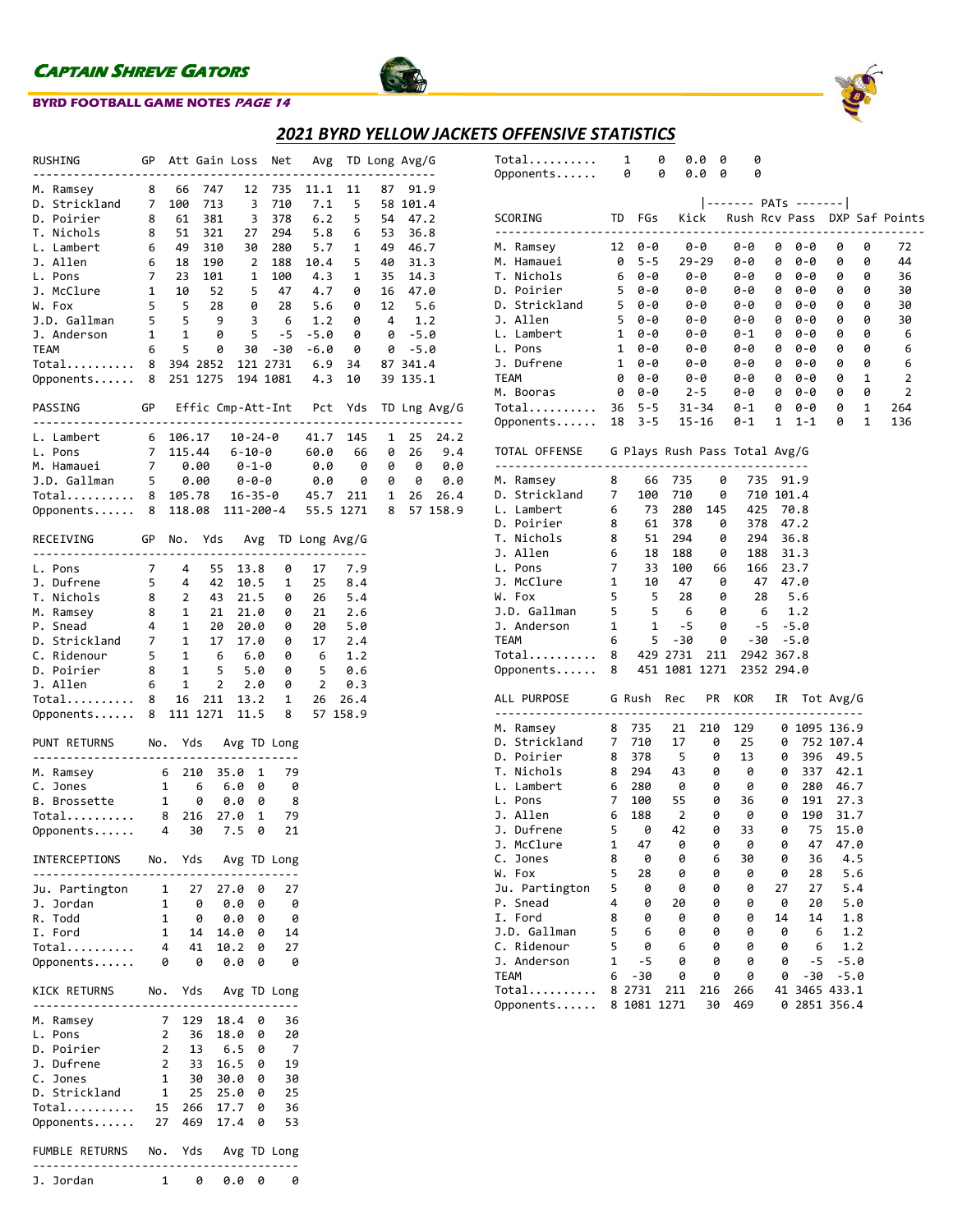

## **BYRD FOOTBALL GAME NOTES PAGE 15**



## *2021 BYRD YELLOW JACKETS DEFENSIVE STATISTICS*

|                                |                |                |                |                   |            | --------Tackles--------   -Sacks-   ---Pass Def---   -Fumbles-  Blkd |              |                |                                      |                |              |              |
|--------------------------------|----------------|----------------|----------------|-------------------|------------|----------------------------------------------------------------------|--------------|----------------|--------------------------------------|----------------|--------------|--------------|
| DEFENSIVE LEADERS              |                |                |                | GP Solo Ast Total | TFL/Yds    | No-Yds                                                               |              |                | Int-Yds BrUp QBH Rcv-Yds FF Kick Saf |                |              |              |
| B. Brossette                   | 8              | 60             | 18             | 78                | $5.0 - 10$ |                                                                      |              |                |                                      |                |              |              |
| 9                              | 8              | 31             |                |                   | $3.0 - 11$ |                                                                      |              | 5              |                                      |                |              |              |
| 39 C. Jones                    |                |                | 11             | 42                | $5.0 - 13$ | $\ddot{\phantom{a}}$                                                 |              |                |                                      |                | 1            |              |
| R. Todd<br>6                   | 7              | 28             | 13             | 41                |            | $1.0 - 4$                                                            | $1 - \theta$ | 5              |                                      | 1              |              |              |
| 21 J. Jordan                   | 8              | 26             | 8              | 34                | $1.0 - 8$  | $1.0 - 8$                                                            | $1 - \theta$ |                | 1-0                                  | 1              |              |              |
| 90 I. Ford                     | 8              | 29             | 5              | 34                | $6.0 - 30$ | $2.0 - 17$                                                           | $1 - 14$     | 1              |                                      |                |              |              |
| J. Lacour<br>8                 | 8              | 21             | 7              | 28                | $\bullet$  | $\bullet$                                                            |              | 3              |                                      |                |              |              |
| 35 A. Sollazzo                 | 8              | 20             | 8              | 28                | $3.0 - 6$  | $1.0 - 0$                                                            |              | $\bullet$      |                                      |                |              |              |
| 15 W. Whitman                  | 6              | 18             | 7              | 25                | $1.0 - 3$  |                                                                      |              | 2              |                                      |                |              |              |
| 99 B. Martinson                | 8              | 13             | 9              | 22                | $1.0 - 2$  |                                                                      |              | $\cdot$        |                                      |                |              |              |
| Ja. Partington<br>$\mathbf{1}$ | 8              | 12             | 9              | 21                | $4.0 - 21$ | $2.0 - 8$                                                            |              | $\mathbf{1}$   |                                      |                |              |              |
| 46 A. Fullwood                 | 5              | 10             | 6              | 16                | $1.0 - 3$  |                                                                      |              |                |                                      |                |              |              |
| 25 Ju. Partington              | 5              | 11             | 4              | 15                |            |                                                                      | $1 - 27$     |                |                                      |                |              |              |
| 93 B. Belanger                 | 7              | 11             | 3              | 14                | $5.0 - 23$ | $2.0 - 16$                                                           |              |                |                                      |                |              |              |
| 14 L. Taylor                   | 7              | 10             | 3              | 13                |            |                                                                      |              | 2              | $1 - \theta$                         |                |              |              |
| 23 W. Watkins                  | 6              | 9              | $\overline{2}$ | 11                | $2.0 - 7$  |                                                                      |              | 3              |                                      |                |              |              |
| 58 C. Wibben                   | 5              | 5              | 4              | 9                 | $2.0 - 11$ |                                                                      |              |                |                                      |                |              |              |
| 95 L. Trosclair                | 6              | 6              | $\overline{2}$ | 8                 |            |                                                                      |              |                |                                      |                |              |              |
| 4 T. Poland                    | 5              | 6              | 1              | 7                 |            |                                                                      |              | 1              |                                      |                |              |              |
| 24 P. Stephens                 | 6              | $\overline{2}$ | 3              | 5                 |            |                                                                      |              |                | $1 - \theta$                         |                |              |              |
| 20 M. Hamauei                  | 7              | $\overline{2}$ |                | $\overline{2}$    |            |                                                                      |              |                |                                      |                |              |              |
| 92 J. Myles                    | 1              | $\mathbf{1}$   | 1              | $\overline{2}$    | $1.0 - 2$  |                                                                      |              |                |                                      |                |              |              |
| Sa. Benson<br>$\mathbf{2}$     | 4              | $\mathbf{1}$   |                | $\mathbf{1}$      |            |                                                                      |              |                |                                      |                |              |              |
| 36 J. Davis                    | 1              | $\mathbf{1}$   |                | $\mathbf{1}$      |            |                                                                      |              |                |                                      |                |              |              |
| 44 G. Johnson                  | $\overline{2}$ | $\mathbf{1}$   |                | $\mathbf{1}$      | $1.0 - 18$ |                                                                      |              |                |                                      |                |              |              |
| 54 S. Turner                   | 1              | $\mathbf{1}$   |                | $\mathbf{1}$      |            |                                                                      |              |                |                                      |                |              |              |
| 19 R. Sepulvado                | 3              |                | $\mathbf{1}$   | $\mathbf{1}$      |            |                                                                      |              |                |                                      |                |              |              |
| 17 J.D. Gallman                | 5              | $\mathbf{1}$   |                | $\mathbf{1}$      |            |                                                                      |              |                |                                      |                |              |              |
| 16 B. Daniels                  | 1              | $\mathbf{1}$   |                | 1                 |            |                                                                      |              |                |                                      |                |              |              |
| 43 J. Smith                    | 1              |                | 1              | $\mathbf{1}$      |            |                                                                      |              |                |                                      |                |              |              |
| 13 J. Dufrene                  | 5              | $\mathbf{1}$   |                | $\mathbf{1}$      |            |                                                                      |              |                |                                      |                |              |              |
| 45 J. Rushing                  | 1              | 1              |                | $\mathbf{1}$      | $1.0 - 3$  |                                                                      |              |                |                                      |                |              |              |
| 40 G. Gulett                   | 1              | $\mathbf{1}$   |                | 1                 |            |                                                                      |              |                |                                      |                |              |              |
| 30 D. Poirier                  |                | $\mathbf{1}$   |                | $\mathbf{1}$      |            |                                                                      |              |                |                                      |                |              |              |
|                                | 8              |                |                |                   |            |                                                                      |              |                | $\bullet$                            |                |              |              |
| TM TEAM                        | 6              | $\mathbf{1}$   |                | 1                 |            |                                                                      |              |                | 3-0                                  |                |              | 1            |
| M. Ramsey<br>$7^{\circ}$       | 8              | $\mathbf{1}$   |                | $\mathbf{1}$      |            |                                                                      |              |                | $\bullet$                            |                |              |              |
| Total                          | 8              | 343            | 126            | 469               | $42 - 171$ | $8 - 28$                                                             | $4 - 41$     | 23             | $6 - 0$                              | $\overline{2}$ | $\mathbf{1}$ | $\mathbf{1}$ |
| Opponents                      | 8              | 334            | 133            | 467               | $24 - 71$  | $3 - -1$                                                             |              | $\overline{2}$ | $3 - \theta$                         |                |              | $\mathbf{1}$ |

## *2021 BYRD YELLOW JACKETS KICKING STATISTICS*

| FIELD GOALS                       |                     |     | FGM-FGA Pct 01-19 20-29 30-39 40-49 50-99 Lg Blk |                                  |                  |     |    |          | PUNTING            | No. | Yds           | Avg Long     |          | TB | FC I20 Blkd |          |          |
|-----------------------------------|---------------------|-----|--------------------------------------------------|----------------------------------|------------------|-----|----|----------|--------------------|-----|---------------|--------------|----------|----|-------------|----------|----------|
| M. Hamauei                        | $5 - 5$ 100.0       | 0-0 | 0-0                                              | $3 - 3$                          | $2 - 2$          | 0-0 | 42 | <b>0</b> | M. Booras          | 21  | 767           | 36.5         | 46       |    | 4           | 6        | - 0      |
| FG SEOUENCE                       | Byrd Yellow Jackets |     |                                                  |                                  | <b>OPPONENTS</b> |     |    |          | Total<br>Opponents | 21  | 767<br>31 981 | 36.5<br>31.6 | 46<br>62 | ø  | 4<br>4      | 6<br>5.  | 0<br>1   |
| Huntington Raiders                |                     |     |                                                  | $\overline{\phantom{0}}$         |                  |     |    |          | KICKOFFS           | No. | Yds           | Avg TB       |          | OB | Retn        |          | Net YdLn |
| Tioga Indians<br>Maumelle Hornets | (42)                |     |                                                  | (27)<br>$\overline{\phantom{0}}$ |                  |     |    |          | M. Hamauei         | 42  | 2083          | 49.6 15      |          |    |             |          |          |
| Haughton Buccaneers               | (37)                |     |                                                  | $\overline{\phantom{0}}$         |                  |     |    |          | M. Booras          |     | 298           | 42.6         |          | 0  |             |          |          |
| Natchitoches Chiefs               | (41)                |     |                                                  | 31                               |                  |     |    |          | Total              | 49  | 2381          | 48.6         | 16       |    |             | 469 32.5 | 27       |
| Parkway Panthers                  |                     |     |                                                  |                                  | (24), 45         |     |    |          | Opponents          | 25  | 948           | 37.9         | 2        | 1  |             | 266 25.7 | 34       |
| Benton Tigers                     | (30)                |     |                                                  | (31)                             |                  |     |    |          |                    |     |               |              |          |    |             |          |          |
| Airline Vikings                   | (31)                |     |                                                  | $\overline{\phantom{0}}$         |                  |     |    |          |                    |     |               |              |          |    |             |          |          |

Numbers in (parentheses) indicate field goal was made.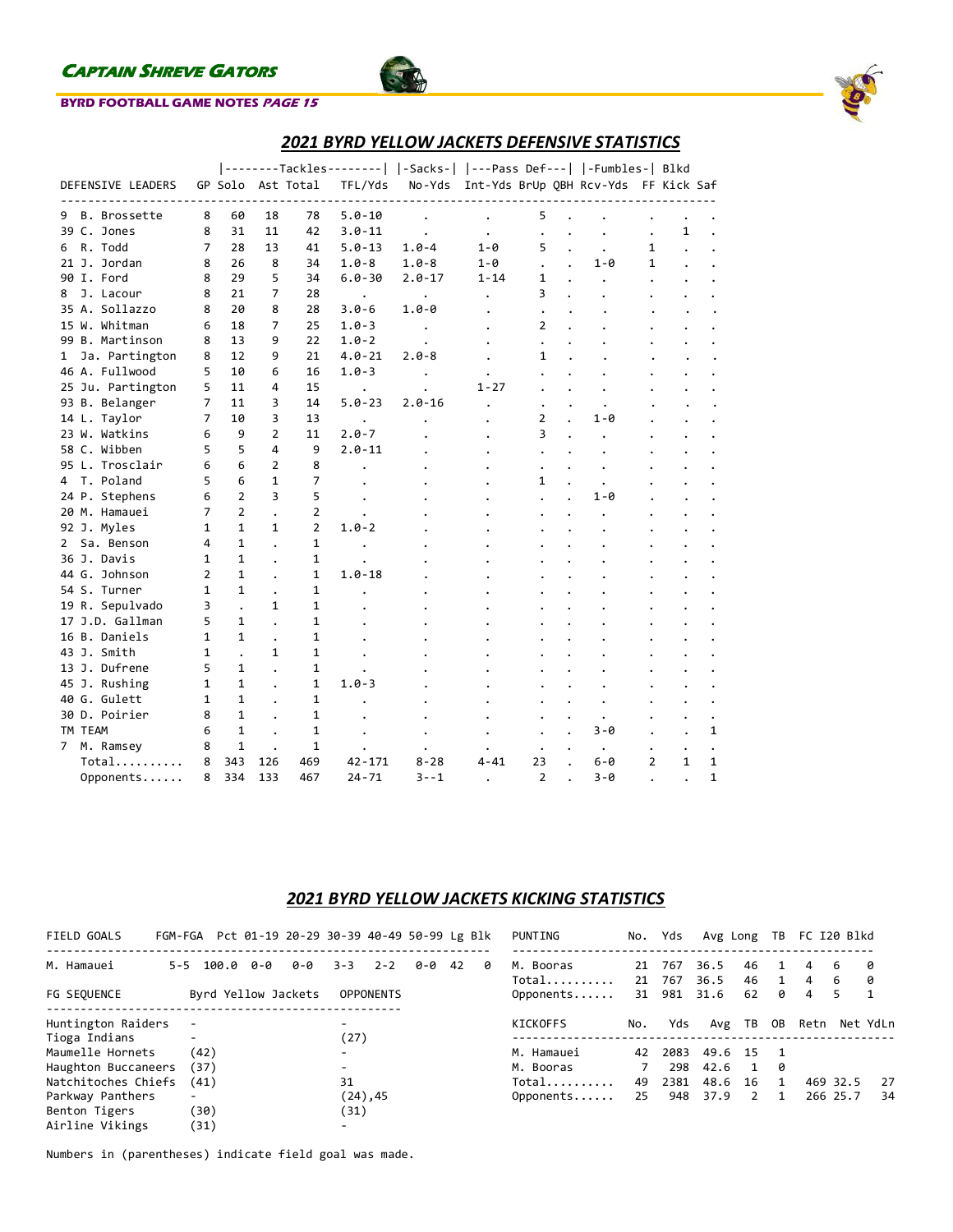### **BYRD FOOTBALL GAME NOTES PAGE 16**





## *2021 BYRD YELLOW JACKETS TEAM SUPERLATIVES*

| <b>CATEGORY</b>               | HIGH                                 | LOW                                   |
|-------------------------------|--------------------------------------|---------------------------------------|
| <b>POINTS SCORED</b>          | 51 VS. AIRLINE                       | <b>10 VS. NATCHITOCHES CENTRAL</b>    |
| <b>FIRST DOWNS</b>            | 21 VS. BENTON, AIRLINE               | 8 VS. NATCHITOCHES CENTRAL            |
| <b>TOTAL YARDS</b>            | 533 VS. PARKWAY                      | <b>146 VS. NATCHITOCHES CENTRAL</b>   |
| <b>TOTAL PLAYS</b>            | 61 VS. TIOGA                         | 45 VS. MAUMELLE, NATCHITOCHES CENTRAL |
| <b>RUSHING YARDS</b>          | 512 VS. PARKWAY                      | 97 VS. NATCHITOCHES CENTRAL           |
| <b>RUSHING ATTEMPTS</b>       | 57 VS. TIOGA                         | <b>39 VS. NATCHITOCHES CENTRAL</b>    |
| RUSHING TDS                   | 7 VS. AIRLINE                        | <b>1 VS. NATCHITOCHES CENTRAL</b>     |
| PASSING YARDS                 | <b>58 VS. HAUGHTON</b>               | 5 VS. TIOGA                           |
| PASS ATTEMPTS                 | 8 VS. HAUGHTON                       | 2 VS. HUNTINGTON, MAUMELLE            |
| <b>PASS COMPLETIONS</b>       | 5 VS. HAUGHTON                       | 1 VS. FOUR TEAMS                      |
| PASSING TDS                   | 1 VS. BENTON                         | <b>OVS. SEVEN TEAMS</b>               |
| <b>INTERCEPTIONS</b>          |                                      | O VS. EIGHT TEAMS                     |
| <b>PUNTS</b>                  | 5 VS. MAUMELLE, NATCHITOCHES CENTRAL | 1 VS. THREE TEAMS                     |
| PUNTING AVERAGE (2 PUNTS MIN) | 40.3 VS. HAUGHTON                    | 29.5 VS. PARKWAY                      |
| <b>FUMBLES</b>                | 3 VS. BENTON                         | <b>OVS. FOUR TEAMS</b>                |
| <b>FUMBLES LOST</b>           | 2 VS. BENTON                         | O VS. SIX TEAMS                       |
| <b>PENALTIES</b>              | 13 VS. AIRLINE                       | 6 VS. HAUGHTON, BENTON                |
| <b>PENALTY YARDS</b>          | 140 VS. PARKWAY                      | <b>42 VS. HAUGHTON</b>                |

## *BYRD INDIVIDUAL GAME HIGHS OPPONENT INDIVIDUAL GAME HIGHS*

*CATEGORY PLAYER* Rush Yards 206, Devon Strickland vs. Huntington Rush Attempts 24, Devon Strickland vs. Huntington Rush TDs 2, five players, nine times vs. seven teams LONGEST RUSH 87, MITCHELL RAMSEY VS. PARKWAY Pass Yards 58, Logan Pons vs. Haughton PASS ATTEMPTS 8, LOGAN PONS VS. HAUGHTON Pass Completions 5, Logan Pons vs. Haughton PASS TDS 1, LAKE LAMBERT VS. BENTON Longest Reception 26, Tyler Nichols vs. Haughton RECEIVING YARDS 43, TYLER NICHOLS VS. HAUGHTON Receptions 2, three players vs. two teams Receiving TDs 1, Jackson Dufrene vs. Benton FIELD GOALS 1, MICHAEL HAMAUEI VS. FIVE TEAMS Longest FG 42, Michael Hamauei vs. Maumelle TACKLES 13, BROOKS BROSSETTE VS. NATCHITOCHES Tackles for loss 3, Brennan Belanger vs. Parkway SACKS 1, EIGHT PLAYERS VS. FIVE TEAMS PASS BREAKUPS 3, RYAN TODD VS. MAUMELLE INTERCEPTIONS 1, FOUR PLAYERS VS. TWO TEAMS FUMBLE RECOVERIES 1, SIX PLAYERS VS. SIX TEAMS

*CATEGORY PLAYER* RUSH YARDS 184, JAYLAN WHITE, PARKWAY RUSH ATTEMPTS 28, CAYLIN DEMARS, NATCHITOCHES CENTRAL Rush TDs 2, Jaylan White, Parkway LONGEST RUSH 39, TRE' JACKSON, AIRLINE PASS YARDS 266, WESTON PIERCE, MAUMELLE PASS ATTEMPTS 31, WESTON PIERCE, MAUMELLE PASS COMPLETIONS 21, WESTON PIERCE, MAUMELLE PASS TDS 2, THREE PLAYERS, THREE TEAMS Longest Reception 57, Joshua Sewell, Haughton RECEIVING YARDS 155, RODERICK WATTS, MAUMELLE RECEPTIONS 11, RODERICK WATTS, MAUMELLE RECEIVING TDS 2, JUSTIN AARON, NATCHITOCHES CENTRAL FIELD GOALS 1, THREE PLAYERS, THREE TEAMS Longest FG 31, R.J. Moore, Benton TACKLES 15, CAMERON FINK, PARKWAY Tackles for loss 3, Jake Pieri, Haughton SACKS 1, THREE PLAYERS, THREE TEAMS PASS BREAKUPS 1, TWO PLAYERS, TWO TEAMS Interceptions 0 FUMBLE RECOVERIES 1, THREE PLAYERS, TWO TEAMS

## *2021 FRIERSON FAMILY PLAYERS OF THE GAME*

| <b>HUNTINGTON</b>   | <b>TIOGA</b>             | <i>MAUMELLE</i>              | <b>HAUGHTON</b>       | <b>NATCHITOCHES CENTRAL</b> |  |  |
|---------------------|--------------------------|------------------------------|-----------------------|-----------------------------|--|--|
| O: Devon Strickland | O: T. Nichols, M. Ramsey | O: Mitchell Ramsey           | O: Logan Pons         | O: Devon Strickland         |  |  |
| D: Brooks Brossette | D: Ryan Todd             | D: Ryan Todd                 | D: Brooks Brossette   | D: Brooks Brossette         |  |  |
| S: Michael Hamaeui  | S: Devon Strickland      | S: Michael Hamauei           | S: Michael Hamauei    | S: Michael Hamauei          |  |  |
| PARKWAY             | <b>BENTON</b>            | <b>AIRLINE</b>               | <b>CAPTAIN SHREVE</b> | SOUTHWOOD                   |  |  |
| O: Offensive Line   | O: Josh Allen            | O: Devon Strickland          |                       |                             |  |  |
| D: Christian Jones  | D: Isaiah Ford           | D: Brossette, Ja. Partington |                       |                             |  |  |
| S: Michael Hamauei  | S: Michael Hamauei       | S: Michael Hamauei           |                       |                             |  |  |